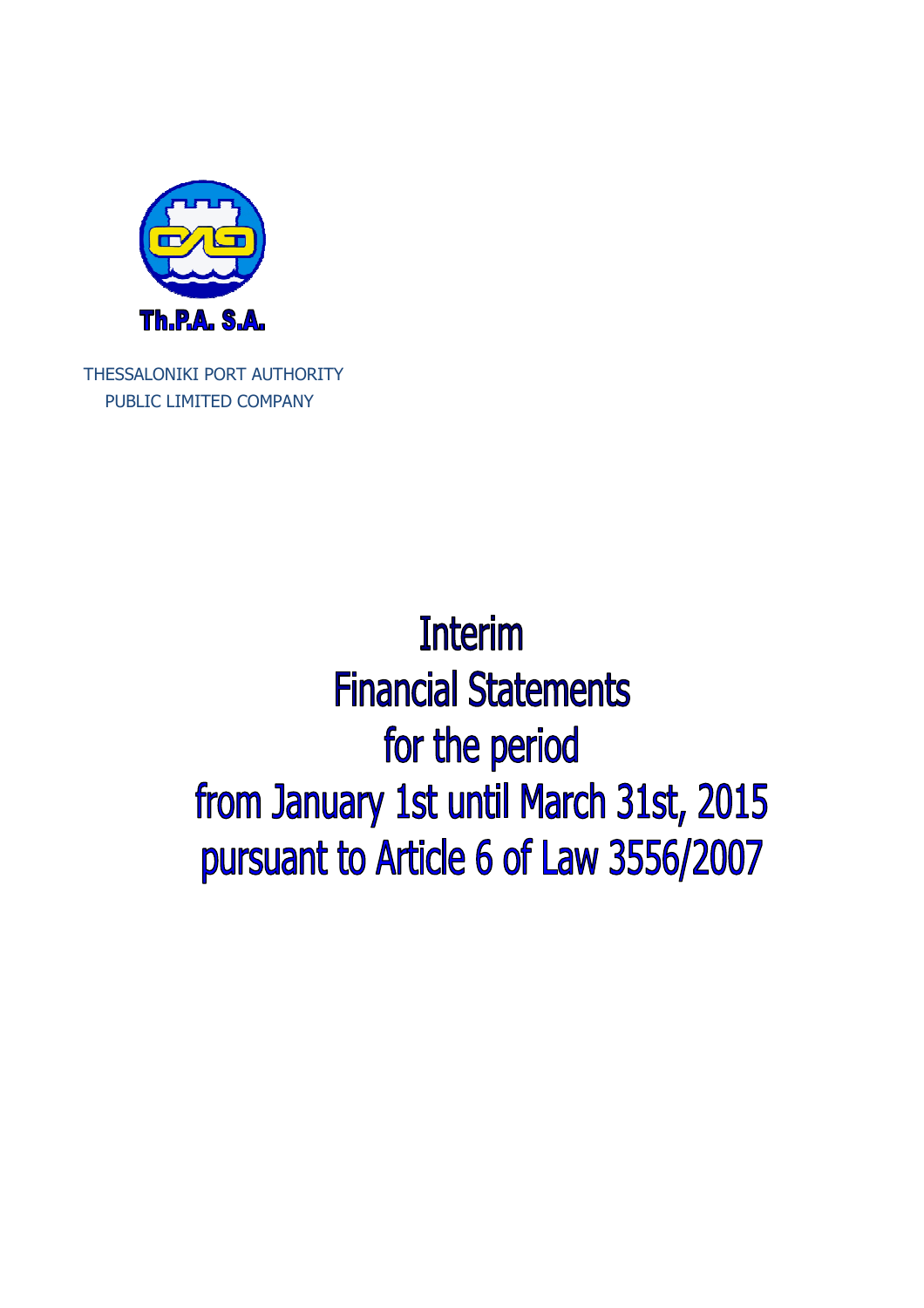# **Table of Contents**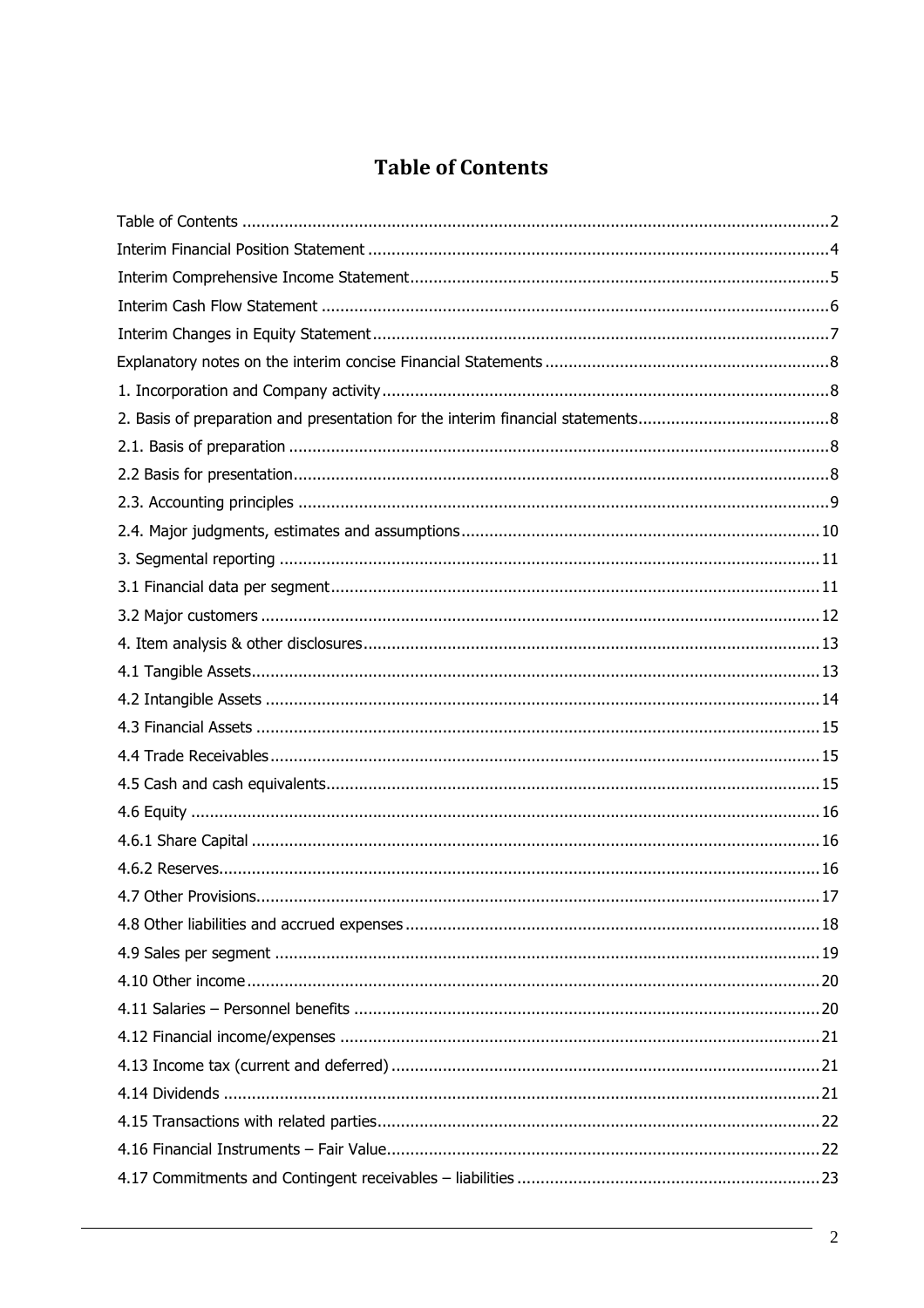| F. Data and information to be published, pursuant to decision 4/507/28.04.2009 28 |  |
|-----------------------------------------------------------------------------------|--|
|                                                                                   |  |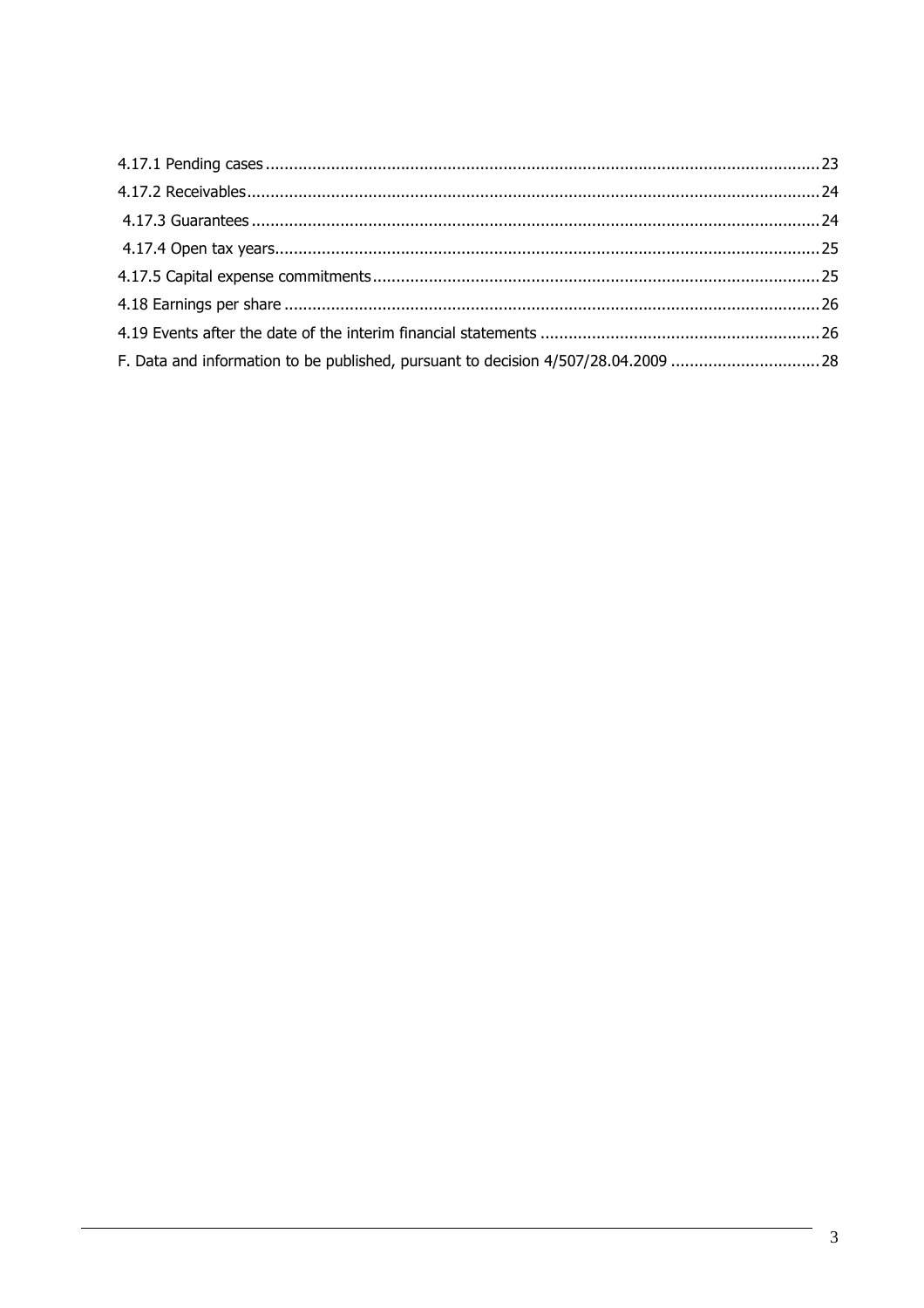# **Interim Financial Position Statement**

| -----                                  | <b>Note</b> | 31.03.2015     | 31.12.2014     |
|----------------------------------------|-------------|----------------|----------------|
| <b>Non-current assets</b>              |             |                |                |
| Investments in Real Estate             |             | 3,464,508.46   | 3,464,508.46   |
| Property, plant and equipment          | 4.1         | 50,511,045.31  | 51,101,225.25  |
| Intangible assets                      | 4.2         | 779,495.25     | 818,776.29     |
| Financial Assets available for sale    | 4.3         | 319,640.00     | 422,120.00     |
| Long-term receivables                  |             | 27,534.32      | 27,534.32      |
| Deferred tax assets                    |             | 2,703,998.86   | 2,660,772.02   |
| <b>Total non-current assets</b>        |             | 57,806,222.20  | 58,494,936.34  |
| <b>Current assets</b>                  |             |                |                |
| Inventories                            |             | 1,548,702.44   | 1,688,618.45   |
| Trade receivables                      | 4.4         | 5,008,920.73   | 6,063,572.08   |
| Advances and other receivables         |             | 5,214,407.11   | 1,181,453.52   |
| Cash and cash equivalents              | 4.5         | 81,715,200.16  | 78,781,985.82  |
| <b>Total Current Assets</b>            |             | 93,487,230.44  | 87,715,629.87  |
| <b>Total Assets</b>                    |             | 151,293,452.64 | 146,210,566.21 |
| <b>EQUITY</b>                          |             |                |                |
| <b>Equity</b>                          |             |                |                |
| Share capital                          | 4.6.1       | 30,240,000.00  | 30,240,000.00  |
| Reserves                               | 4.6.2       | 63,327,641.03  | 63,430,121.03  |
| Prof ts carried forward                |             | 39,950,303.32  | 35,098,591.86  |
| <b>Total equity</b>                    |             | 133,517,944.35 | 128,768,712.89 |
| <b>LIABILITIES</b>                     |             |                |                |
| <b>Long-term liabilities</b>           |             |                |                |
| Provisions for employee benef ts       |             | 4,286,483.50   | 4,263,393.06   |
| Other provisions                       | 4.7         | 823,881.73     | 823,881.73     |
| Other long-term liabilities            |             | 118,820.55     | 120,632.01     |
| <b>Total long-term liabilities</b>     |             | 5,229,185.78   | 5,207,906.80   |
| <b>Short-term liabilities</b>          |             |                |                |
| Liabilities to suppliers               |             | 1,284,542.22   | 1,528,099.16   |
| Customer down payments                 | 4.4         | 2,917,324.70   | 4,122,418.56   |
| Income tax payable                     |             | 4,388,022.89   | 2,670,404.85   |
| Other liabilities and accrued expenses | 4.8         | 3,956,432.70   | 3,913,023.95   |
| <b>Total short-term liabilities</b>    |             | 12,546,322.51  | 12,233,946.52  |
| <b>Total Equity and Liabilities</b>    |             | 151,293,452.64 | 146,210,566.21 |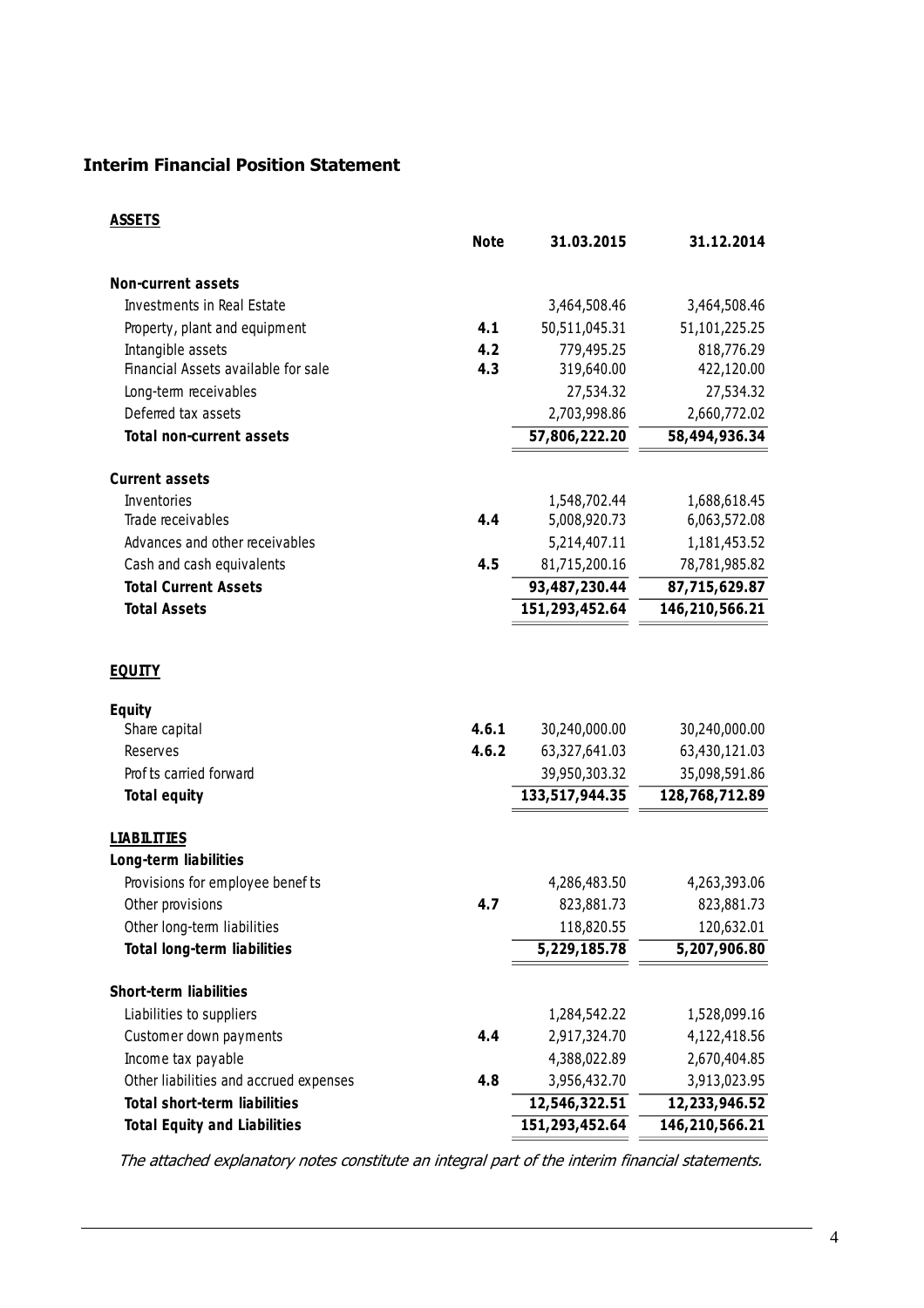# **Interim Comprehensive Income Statement**

|                                                                                               | <b>Note</b> | 1.1-31.3.2015   | 1.1-31.3.2014   |
|-----------------------------------------------------------------------------------------------|-------------|-----------------|-----------------|
| <b>Sales</b>                                                                                  | 4.9         | 13,077,728.99   | 12,840,429.12   |
| <b>Cost of Sales</b>                                                                          |             | $-6,694,153.88$ | $-6,945,948.97$ |
| <b>Gross Proft</b>                                                                            |             | 6,383,575.11    | 5,894,480.15    |
| Other income                                                                                  | 4.10        | 564,434.33      | 250,907.62      |
| Administrative expenses                                                                       |             | $-886,083.63$   | $-653,570.80$   |
| Selling expenses                                                                              |             | $-48,602.04$    | $-47,029.78$    |
| Other expenses                                                                                |             | $-8,880.99$     | $-7,011.09$     |
| Operating results before Tax, f hancing and                                                   |             |                 |                 |
| investment results                                                                            |             | 6,004,442.78    | 5,437,776.10    |
| <b>Financial income</b>                                                                       | 4.12        | 561,950.05      | 821,224.70      |
| Financial expenses                                                                            | 4.12        | $-975.00$       | $-501.60$       |
| Period prof ts before taxes                                                                   |             | 6,565,417.83    | 6,258,499.20    |
| Income tax                                                                                    | 4.13        | $-1,713,706.37$ | $-1,622,535.28$ |
| Period prof ts net of tax (A)                                                                 |             | 4,851,711.46    | 4,635,963.92    |
| Other comprehensive income net of tax (B)<br>Dif ference in the valuation of f hancial assets |             |                 |                 |
| available for sale                                                                            | 4.3         | $-102,480.00$   | 24,400.00       |
| Income tax corresponding to actuarial losses                                                  |             | 0.00            | 0.00            |
| Total comprehensive income net of tax $(A + B)$                                               |             | 4,749,231.46    | 4,660,363.92    |
| Earnings per share net of tax<br>Basic and diluted (in $\epsilon$ )                           | 4.18        | 0.4813          | 0.4599          |
| Operating results before tax, f hancing and<br>investing results and total depreciation       | 3.1         | 6,942,129.38    | 6,379,962.74    |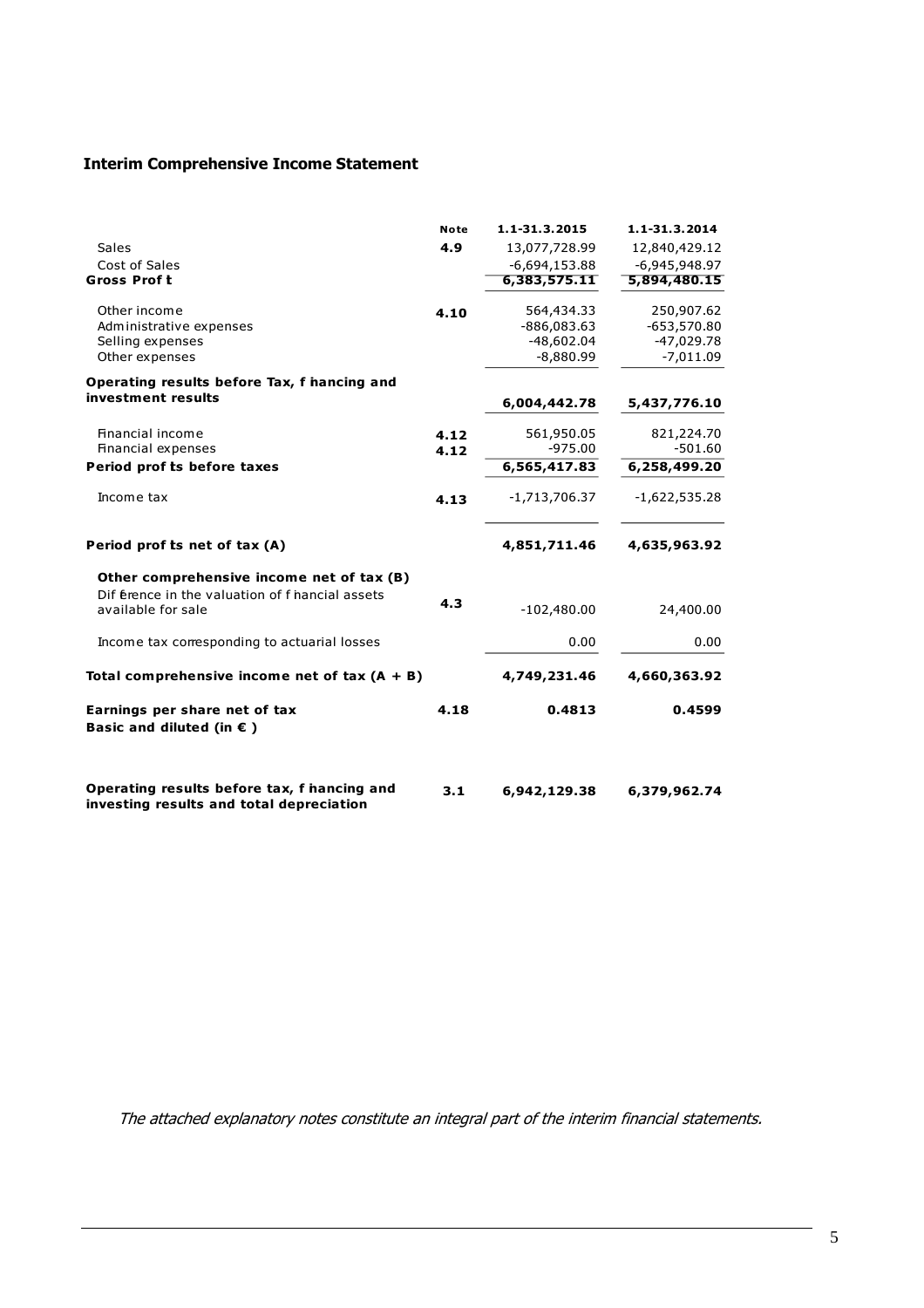# **Interim Cash Flow Statement**

|                                                      | Note      |                 | 1.1 - 31.03.2015 1.1 - 31.03.2014 |
|------------------------------------------------------|-----------|-----------------|-----------------------------------|
| Cash flow from operating activities                  |           |                 |                                   |
| Profits before tax                                   |           | 6.565.417,83    | 6.258.499,20                      |
| Plus / less adjustments for:                         |           |                 |                                   |
| Depreciation                                         | 4.1, 4.2  | 939.309.76      | 942.186,64                        |
| Provisions                                           | 4.7, 4.11 | 204.156.91      | 140.623,23                        |
| Loss from the impairment of fixed assets             | 4.1       | 0,00            | 194,19                            |
| Credit interest and related income                   | 4.12      | $-561.950,05$   | $-821.224,70$                     |
| Amortization of subsidized fixed assets              |           | $-1.623, 16$    | 0,00                              |
| Interest charges and related expenses                | 4.12      | 975,00          | 501,60                            |
| Plus/Less adjustments for changes of working capital |           |                 |                                   |
| accounts or related to operating activities:         |           |                 |                                   |
| Increase of inventories                              |           | $-26.150,46$    | $-108.316,77$                     |
| (Increase)/Decrease of receivables                   |           | $-2.554.009,05$ | 1.236.499,51                      |
| Decrease of liabilities (excl. banks)                |           | $-1.405.430.35$ | $-3.641,83$                       |
| Payments for personnel compensation                  |           | $-15.000,00$    | 0,00                              |
| Less:                                                |           |                 |                                   |
| Interest charges and relating paid-up expenses       | 4.12      | $-975,00$       | $-501,60$                         |
| Tax paid                                             |           | 0,00            | $-712.021,90$                     |
| Total inflows from operating activities (a)          |           | 3.144.721,43    | 6.932.797,57                      |
| Cash flow from investing activities                  |           |                 |                                   |
| Purchase of tangible and intangible fixed assets     | 4.1, 4.2  | $-309.848,78$   | $-418.415,79$                     |
| Interest and related income collected                |           | 98.341.69       | 205.705,85                        |
| Total outflow from investing activities (b)          |           | $-211.507,09$   | $-212.709,94$                     |
| Cash flow from financing activities                  |           |                 |                                   |
| Dividends paid                                       | 4.14      | 0.00            | 0.00                              |
| Total flows from financing activities (c)            |           | 0,00            | 0,00                              |
| Net increase in cash and cash equivalents            |           |                 |                                   |
| for the period $(a)+(b)+(c)$                         |           | 2.933.214,34    | 6.720.087,63                      |
| Cash and cash equivalents at beginning of period     | 4.5       | 78.781.985,82   | 96.513.676,62                     |
| Cash and cash equivalents at end of period           | 4.5       | 81.715.200,16   | 103.233.764,25                    |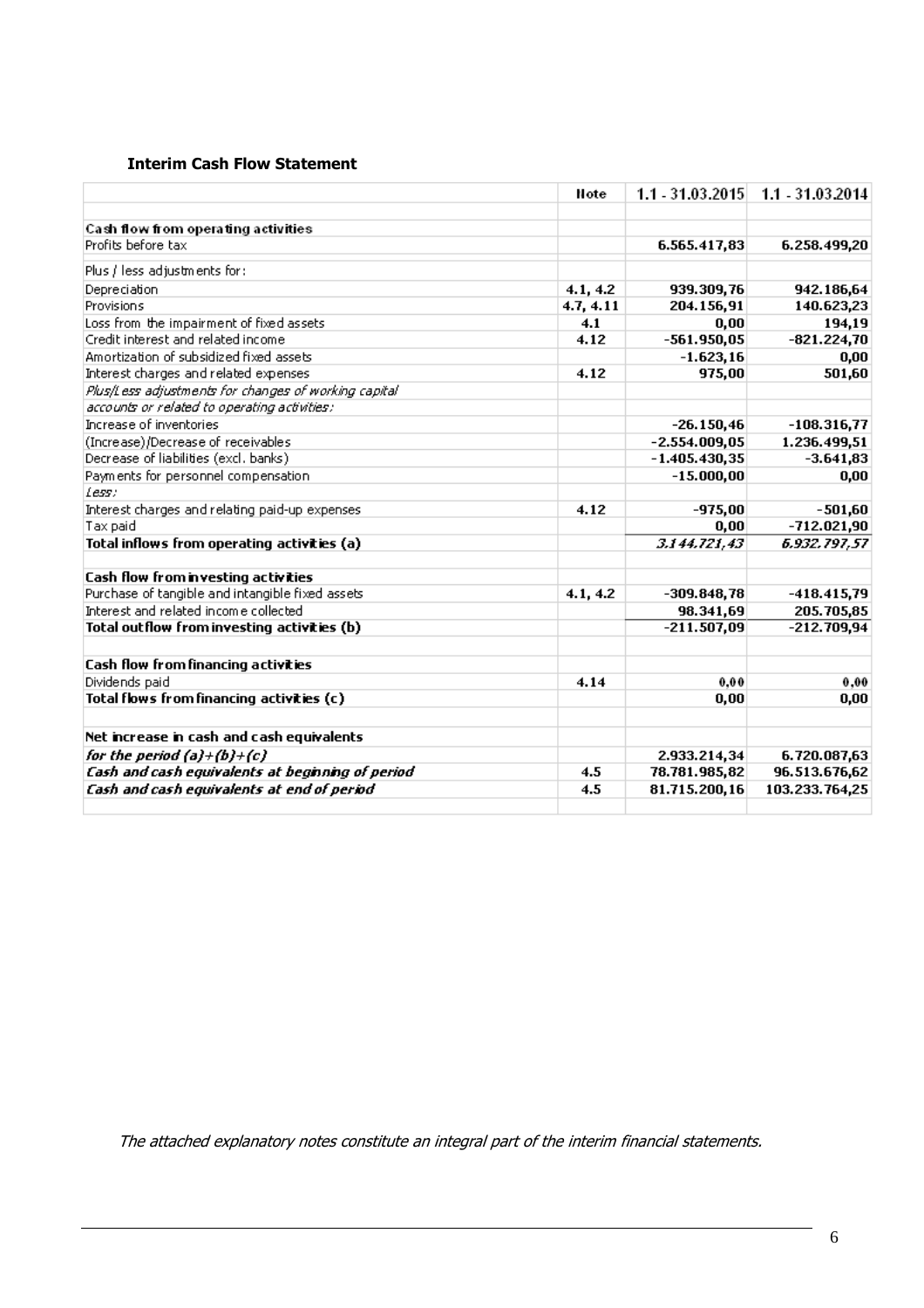# **Interim Changes in Equity Statement**

|                                                       | Share Capital              | Statutory<br>Reserve | Untaxed<br>Reserve | <b>Investments</b><br>Available for<br>Sale Valuation<br>Reserve | <b>Total Reserves</b> | Prof ts carried<br>forward | Total                        |
|-------------------------------------------------------|----------------------------|----------------------|--------------------|------------------------------------------------------------------|-----------------------|----------------------------|------------------------------|
| <b>Equity at beginning of</b><br>period (1.1.2015)    | 30,240,000.00 6,060,057.47 |                      | 57,435,943.56      | $-65,880.00$                                                     | 63,430,121.03         |                            | 35,098,591.86 128,768,712.89 |
| Other changes for the<br><u>period</u>                |                            |                      |                    |                                                                  |                       |                            |                              |
| Prof ts for the period net of                         |                            |                      |                    |                                                                  |                       |                            |                              |
| tax                                                   | 0.00                       | 0.00                 | 0.00               | 0.00                                                             | 0.00                  | 4,851,711.46               | 4,851,711.46                 |
| Other comprehensive<br>income net of tax              | 0.00                       | 0.00                 | 0.00               | $-102,480.00$                                                    | $-102,480.00$         | 0.00                       | $-102,480.00$                |
| Total comprehensive                                   |                            |                      |                    |                                                                  |                       |                            |                              |
| income net of tax                                     | 0.00                       | 0.00                 | 0.00               | $-102,480.00$                                                    | $-102,480.00$         | 4,851,711.46               | 4,749,231.46                 |
| Equity at end of period<br>(31.03.2015)               | 30,240,000.00 6,060,057.47 |                      | 57,435,943.56      | $-168,360.00$                                                    | 63,327,641.03         |                            | 39,950,303.32 133,517,944.35 |
| Equity at beginning of<br>period (1.1.2014)<br>period | 30,240,000.00 5,020,894.54 |                      | 59,128,478.01      | $-195,200.00$                                                    | 63,954,172.55         |                            | 54,260,712.26 148,454,884.81 |
| Prof ts for the period net of<br>tax                  | 0.00                       | 0.00                 | 0.00               | 0.00                                                             | 0.00                  | 4,635,963.92               | 4,635,963.92                 |
| Other comprehensive<br>income net of tax              | 0.00                       | 0.00                 | 0.00               | 24,400.00                                                        | 24,400.00             | 0.00                       | 24,400.00                    |
| Total comprehensive<br>income net of tax              | 0.00                       | 0.00                 | 0.00               | 24,400.00                                                        | 24,400.00             | 4,635,963.92               | 4,660,363.92                 |
| Equity at end of period<br>(31.03.2014)               | 30,240,000.00 5,020,894.54 |                      | 59,128,478.01      | $-170,800.00$                                                    | 63,978,572.55         |                            | 58,896,676.18 153,115,248.73 |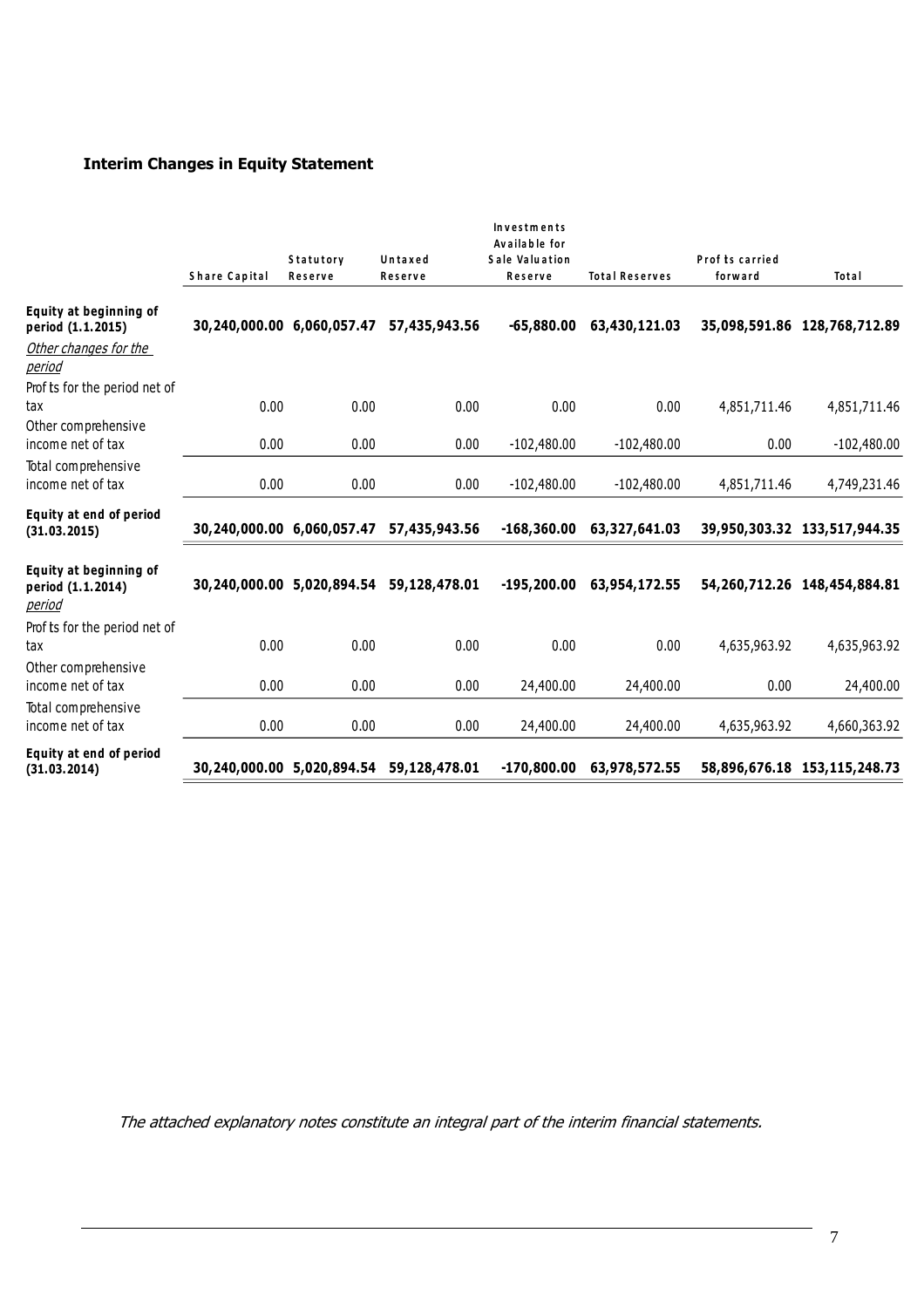# **Explanatory notes on the interim concise Financial Statements**

# **1. Incorporation and Company activity**

The public limited company by the name "THESSALONIKI PORT AUTHORITY Public Limited Company", trading as "ThPA SA" was incorporated in 1999 by the conversion of the legal body governed by public law "Thessaloniki Port Authority" to a public limited company, pursuant to Law 2688/1999, is supervised by the Ministry of Shipping and the Aegean and governed by the provisions of Law 2688/89, is a public utility and has the exclusive right to use and operate the land, buildings and installations on the land section of the Port of Thessaloniki, which belong to the Greek Government, for 50 years.

The company is involved in Transport Auxiliary and Related Activities and Travel Agency Services (STAKOD '08, code 52) providing cargo loading/unloading and storage services, other port handling, and passenger handling services and so on.

On 31.03.2015 and on 31.03.2014 the company employed 397 and 427 people respectively.

# **2. Basis of preparation and presentation for the interim financial statements**

# **2.1. Basis of preparation**

The interim concise financial statements have been prepared in accordance with International Financial Reporting Standards (IFRS), as these have been adopted by the European Union and in particular in compliance with the provisions of International Accounting Standard (IAS) 34 "Interim Financial Statements" and have been prepared on the basis that the undertaking is a going concern and the principle of historic cost, with the exception of:

- tangible assets and intangible assets for which the previous adjustment was used, on May 2000, before the company was listed on ATHEX, as the imputed cost on that date;
- investment real estate, valued at fair value;
- financial assets held for trade and valued at fair value through P&L;
- financial assets classified as investments available for sale and valued at fair value with changes being recognized in the comprehensive income statement.

# **2.2 Basis for presentation**

The company prepared financial statements in line with the IFRS for the first time for the period ended on 31.12.2005. The financial statements for that period had been prepared in accordance with the IFRS which were published by IASB and the interpretations published by the IFRIC which have been adopted by the EU in Regulation (EC) No 1725/2003 and the relevant amendments thereto, and have been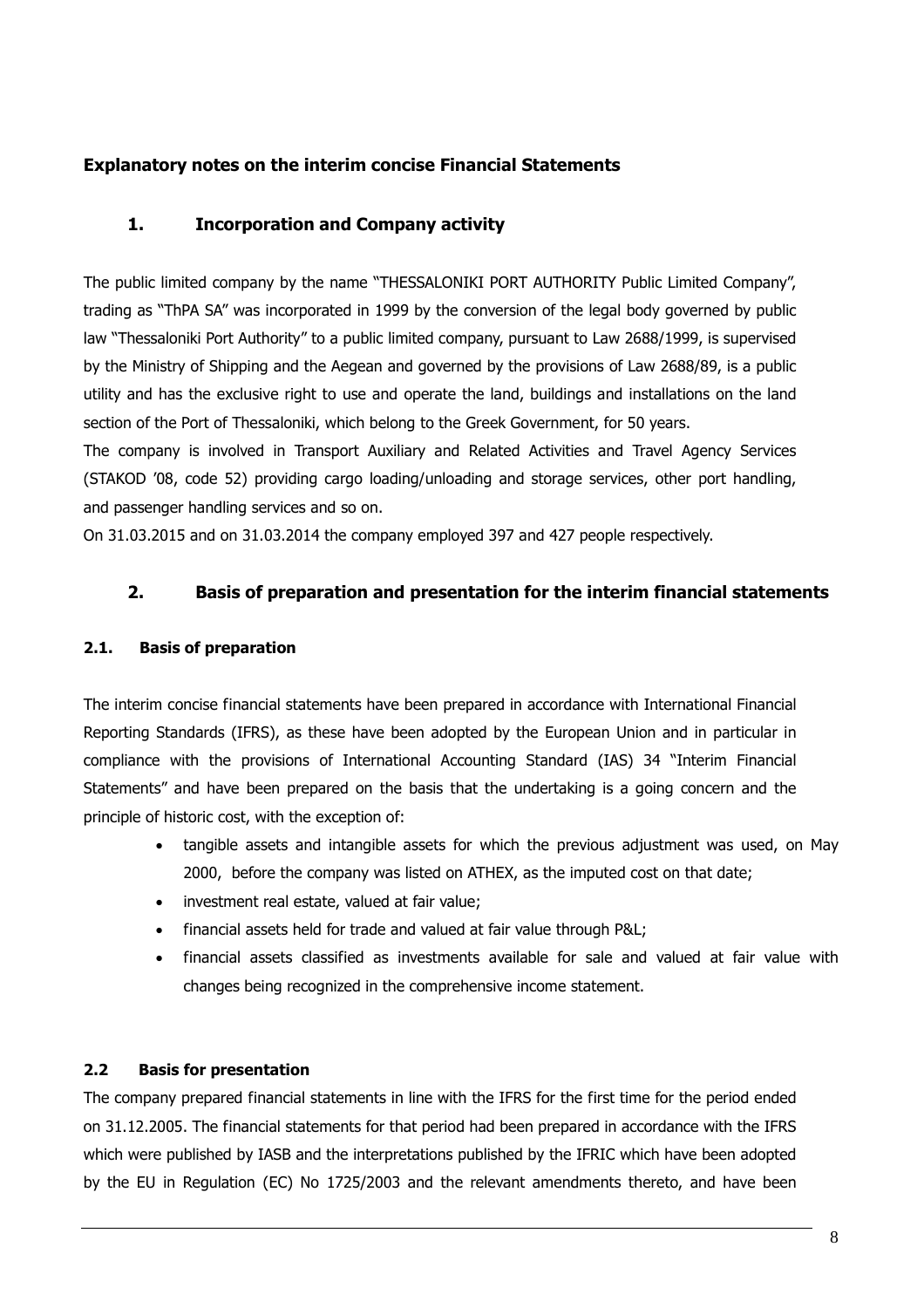incorporated into a single text by Regulation (EC) No 1126/3.11.2008 and more specifically with the provisions in IAS 34 "Interim Financial Statements".

The interim financial statements are presented in euro. Any minor deviations are due to amounts being rounded off.

The attached financial statements were approved by the Board of Directors of "THESSALONIKI PORT AUTHORITY SOCIETE ANONYME" on 28/05/2015 by decision no. 6242/28-05-2015 of the BoD od Th.P.A. S.A.

# **2.3. Accounting principles**

The attached interim financial statements must be read in conjunction with the annual financial statements published on December 31, 2014 and available at the company website at http://www.thpa.gr and which include a full analysis of the accounting policies, principles, methods and valuations which were applied as well as an analysis of the major items on the financial statements.

The accounting principles adopted for the preparation of the interim concise financial statements on 31.03.2015 are consistent with those described in the published financial statements for the fiscal year ended on 31.12.2014, save for the adoption of the following amendments which are in force for annual fiscal periods commencing on January 1, 2015.

The Company has adopted the following amended standards on January 1, 2015:

- **IASB has published a cycle of annual improvements of IFRS 2011-2013**, which is a collection of amendments to IFRS. The amendments are effective for annual accounting periods beginning on or after July 1, 2014. The European Union has not yet adopted these improvements. These improvements did not have an effect on the financial statements of the Company.
	- **IFRS 3 Business Combinations:** This amendment clarifies that IFRS 3 excludes from its scope the accounting for the formation of a joint arrangement in the financial statements of the joint arrangement itself.
	- **IFRS 13 Fair Value Measurement:** This amendment clarifies that the scope of the portfolio exception defined in paragraph 52 of IFRS 13 includes all contracts accounted for within the scope IAS 39 Financial Instruments: Recognition and Measurement or IFRS 9 Financial Instruments, regardless of whether they meet the definition of financial assets or financial liabilities as defined in IAS 32 Financial Instruments: Presentation.
	- **IAS 40 Investment Property:** This amendment clarifies that determining whether a specific transaction meets the definition of both a business combination, as defined in IFRS 3 Business Combinations, and investment property as defined in IAS 40 Investment Property, requires the separate application of both standards independently of each other.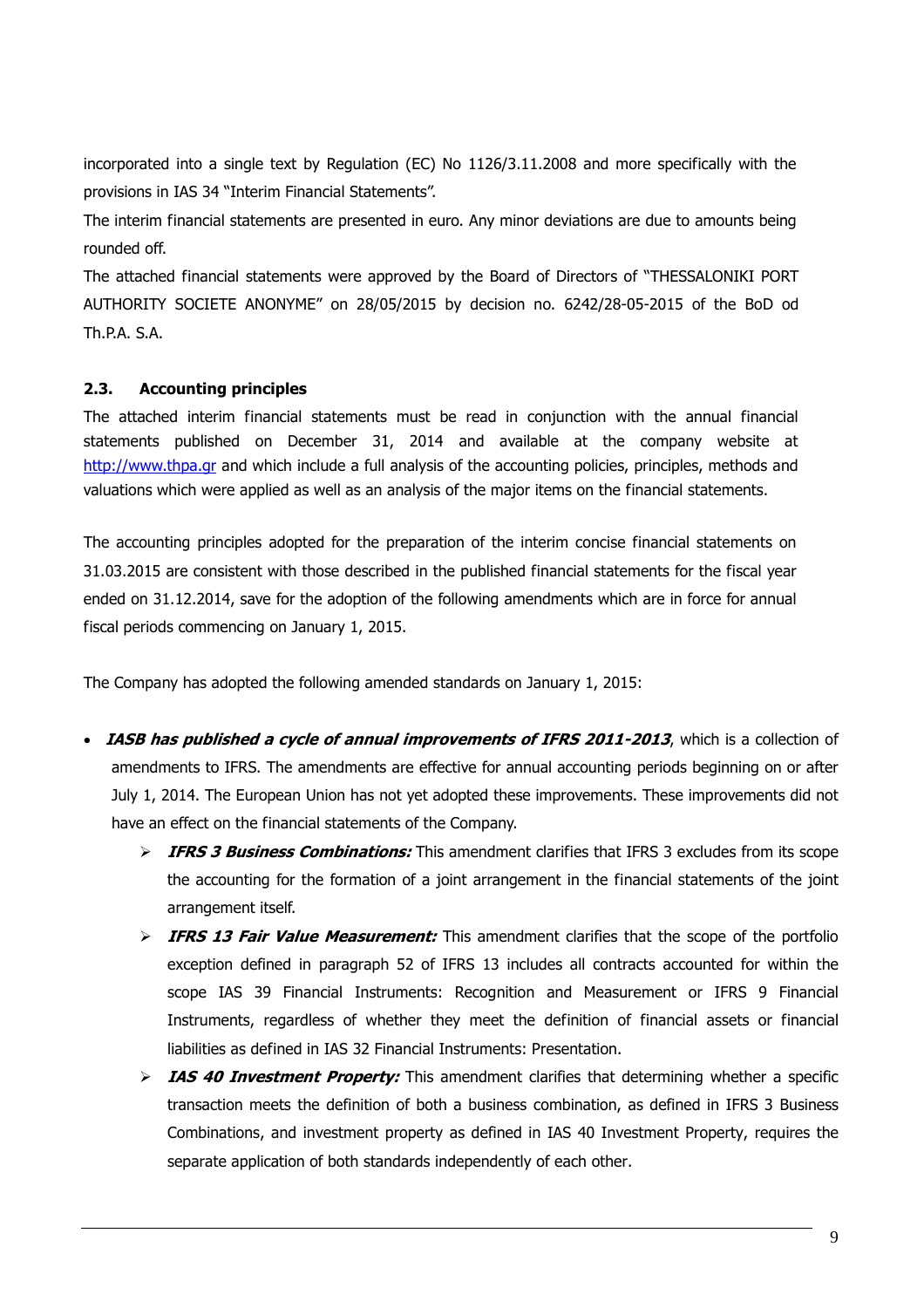In addition to the standards and interpretations disclosed in the Financial Statements for the fiscal year ended on December 31, 2014, there are no new standards, amendments/revisions to standards or interpretations published but not applicable for the accounting period commencing on January 1, 2015. Additionally, the Company has not adopted at an earlier stage any standard, interpretation or amendment which has been published but is not applicable for the present accounting period.

#### **2.4. Major judgments, estimates and assumptions**

Preparation of the financial statements in compliance with the IFRS requires that Company management make judgements, accounting estimates and assumptions which affect the published assets and liabilities, and also disclose contingent assets and liabilities on the date the financial statements are prepared, as well as the published income and expenses for the reference period. Despite the fact that such calculations rest on the best possible knowledge of Management with respect to current conditions and trends, actual results may differ from those which were estimated.

Estimates and judgements are constantly re-assessed and are based both on past experience and on other factors including expectations about future events considered reasonable based on specific circumstances and are constantly re-assessed using all available information. Changes in judgements can lead to an increase or reduction in the company's contingent liabilities in the future.

A major accounting estimate is considered to be one where it is important for the picture of the company's financial situation and its results and requires more difficult, subjective or complicated management judgements about the impact of assumptions which are uncertain. The company evaluates such estimates on a continuous basis, relying on past results and on experience, meetings with experts, trends and other methods which are considered reasonable under the specific circumstances, and the forecasts about how they could change in the future.

Furthermore, the company is involved in court cases and claims for compensation in the normal course of business. Management considers whether any settlements will have a significant effect or not on the company's financial position. Despite that, the determination of contingent liabilities related to claims and receivables is a complex business which entails judgments about possible implications as well as interpretations of the laws and regulations involved.

There was no differentiation with respect to judgments, estimates or assumptions to those described in the published financial statements for the fiscal year ended on 31.12.2014.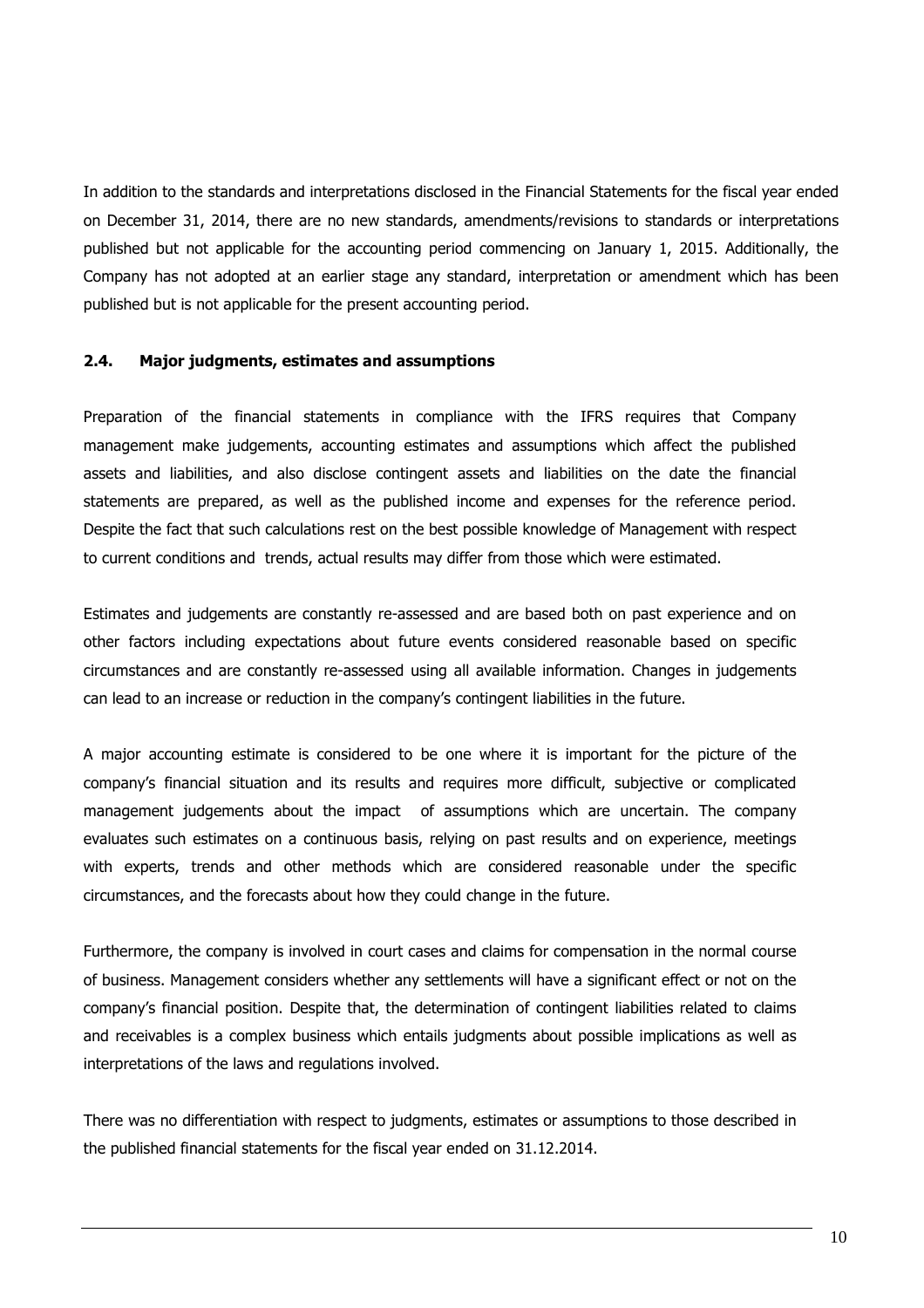# **3. Segmental reporting**

The Company operates in Greece, irrespective of the fact that its customer base includes international companies, while, additionally, the Company does not engage in commercial or industrial activities other than the provision of services solely within the boundaries of the Port of Thessaloniki, does not have any revenues from external customers/other geographical territories and assets in other geographical territories.

Its business activities regard the provision of services to:

- unitized cargoes (containers);
- conventional cargoes (bulk, general, RO-RO);
- coastal and cruise passengers;
- ships (anchoring, mooring, berthing and other services);
- users of its port and non-port facilities, including the operation of car parking stations (organized or not).

ThPA SA Management assesses the results of these activities and takes business decisions based on the internal financial information system, which is organized based on both the type of service rendered and the differences they generate during the production process, given the they are provided to different types of cargoes (Unitized and Conventional), passengers and other users and the organizational structure of the Company.

Based on the aforementioned, the Company has identified the following four (4) operating segments for disclosure:

- Container Terminal,
- Conventional Cargo,
- Passenger Traffic,
- Utilization of facilities.

### **3.1 Financial data per segment**

Company activities per operating segment for fiscal periods 1.1-31.03.2015 and 1.1-31.03.2014 and of Assets and Liabilities for periods 1.1-31.03.2015 and 1.1-31.12.2014 can be broken down as follows: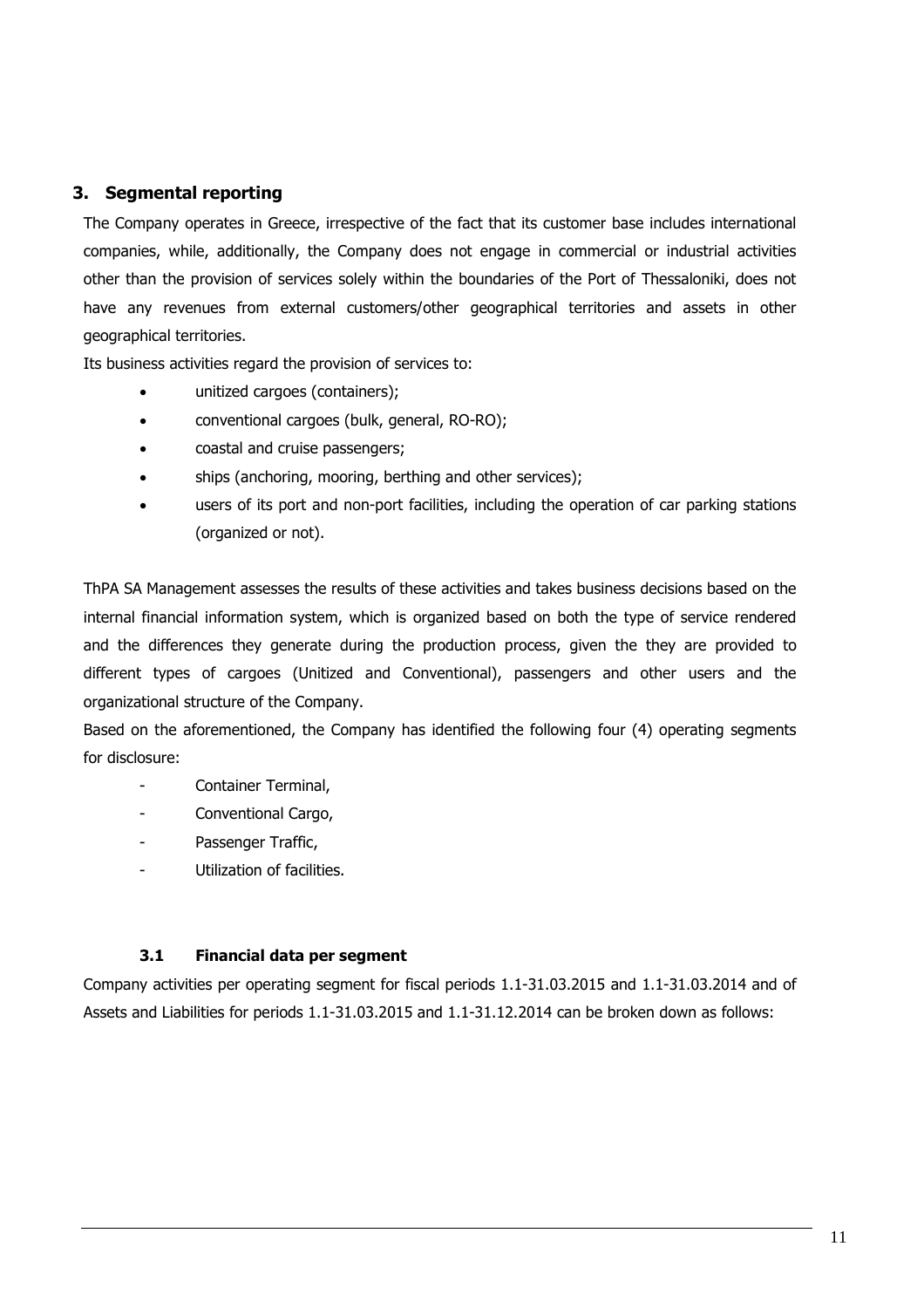| 1.1-31.3.2015                     |                                     |                                    |                                    |                                 |                               |              |  |
|-----------------------------------|-------------------------------------|------------------------------------|------------------------------------|---------------------------------|-------------------------------|--------------|--|
|                                   | <b>CONTAINER</b><br><b>TERMINAL</b> | <b>CONVENTIONA</b><br><b>LPORT</b> | <b>PASSENGER</b><br><b>TRAFFIC</b> | <b>UTILIZATION</b><br>OF SPACES | ON<br><b>COMPANY</b><br>LEVEL | <b>TOTAL</b> |  |
| Sales to third parties            | 7,586,619                           | 5, 175, 729                        | 27,290                             | 288,090                         | 0                             | 13,077,729   |  |
| Other operating income            | 35,136                              | 292,667                            | 1,706                              | 229,922                         | 5,004                         | 564,434      |  |
| Profits for the period before tax | 4,284,633                           | 1,891,316                          | $-57,894$                          | 136,933                         | 310,429                       | 6,565,418    |  |
| Earnings before tax, financing    |                                     |                                    |                                    |                                 |                               |              |  |
| results and total depreciation    | 4,662,723                           | 2,292,469                          | $-54,184$                          | 171,198                         | $-130.077$                    | 6,942,129    |  |
| Assets on 31-3-15                 | 33,883,212                          | 14,771,635                         | 238,717                            | 5,270,805                       | 97,129,083                    | 151,293,453  |  |
| Equity and Liabilities on 31-3-15 | 10,084,098                          | 9,934,961                          | 17,797                             | 198,909                         | 131,057,687                   | 151,293,453  |  |

| 1.1-31.3.2014                                                       |                                     |                                    |                                    |                                 |                               |              |  |
|---------------------------------------------------------------------|-------------------------------------|------------------------------------|------------------------------------|---------------------------------|-------------------------------|--------------|--|
|                                                                     | <b>CONTAINER</b><br><b>TERMINAL</b> | <b>CONVENTIONA</b><br><b>LPORT</b> | <b>PASSENGER</b><br><b>TRAFFIC</b> | <b>UTILIZATION</b><br>OF SPACES | ON<br><b>COMPANY</b><br>LEVEL | <b>TOTAL</b> |  |
| Sales to third parties                                              | 7,392,586                           | 5,102,695                          | 20,332                             | 324,816                         | 0                             | 12,840,429   |  |
| Other operating income                                              | 3,935                               | 43,140                             | 399                                | 201,308                         | 2,125                         | 250,908      |  |
| Profits for the period before tax<br>Earnings before tax, financing | 3,877,027                           | 1,615,354                          | $-65, 101$                         | 200,809                         | 630,411                       | 6,258,499    |  |
| results and total depreciation                                      | 4,233,153                           | 2,008,428                          | $-62.096$                          | 233.202                         | $-32.725$                     | 6,379,963    |  |
| Assets on 31-12-14                                                  | 34,250,261                          | 11,671,253                         | 221,047                            | 5,429,433                       | 94,638,571                    | 146,210,566  |  |
| Equity and Liabilities on 31-12-14                                  | 9,710,506                           | 10,108,765                         | 22,020                             | 60,157                          | 126,309,118                   | 146,210,566  |  |

Non-allocated Assets relate mainly to cash assets, financial assets and deferred taxation, while non-allocated equity and liabilities relate mainly to all equity, liabilities from suppliers, income tax, asset subsidies, dividends payable and other provisions.

Earnings before taxes, financial results and total amortizations (EBITDA) were calculated as follows:

|                                                            | 31.03.2015    | 31.03.2014    |
|------------------------------------------------------------|---------------|---------------|
| Earnings before tax                                        | 6.565.417,83  | 6.258.499,20  |
| Plus: Amortization of tangible fixed and intangible assets | 939.309,76    | 942,186,64    |
| Less: Amortization of subsidized fixed assets              | (1.623, 16)   |               |
| Less: Net financial income                                 | (560.975, 05) | (820.723, 10) |
| Operating profit (EBITDA)                                  | 6.942.129,38  | 6.379.962,74  |

# **3.2 Major customers**

One customer operating in the operating segment CONTAINER TERMINAL accounts for a percentage over 10% (percentage 11.72%) of the total company sales.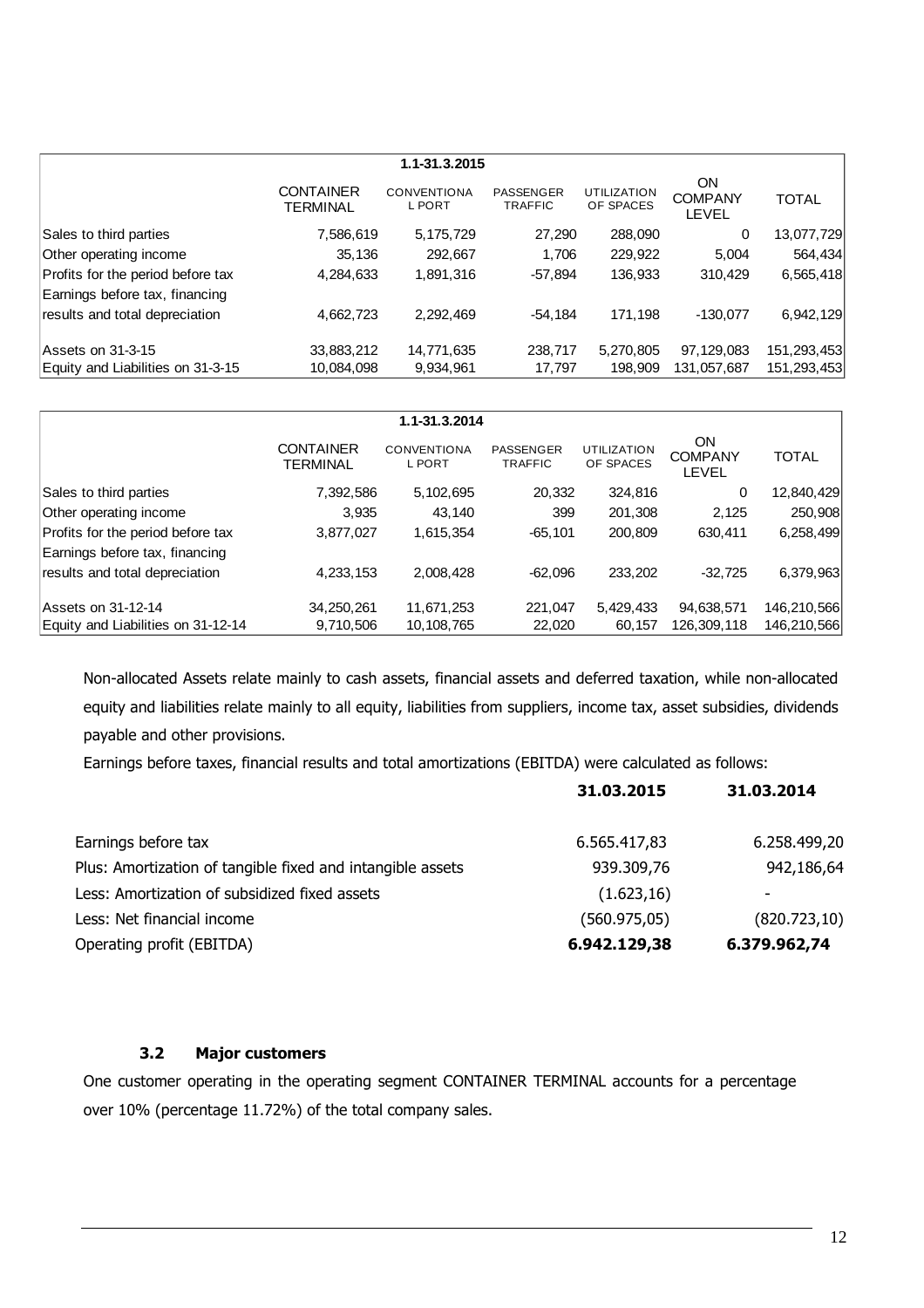# **4. Item analysis & other disclosures**

# **4.1 Tangible Assets**

|                                               | Buildings Facilities | Machinery -<br>Mechanical<br>Equipment               | Means of<br>Transportation | Furniture and<br>other equipment | Projects under<br>construction | Total                                                                              |
|-----------------------------------------------|----------------------|------------------------------------------------------|----------------------------|----------------------------------|--------------------------------|------------------------------------------------------------------------------------|
| <b>Cost of fixed</b>                          | 19.197.682,24        | 59.146.878,45                                        | 4.027.911,95               | 3.942.733,98                     | 11.784.714,14                  | 98.099.920,76                                                                      |
| assets on 1-1-14                              |                      |                                                      |                            |                                  |                                |                                                                                    |
| Extensions for the period                     | 152.662,29           | 182.209,50                                           |                            | 160.872,88                       | 2.601.281,94                   | 3.097.026,61                                                                       |
| Impairment of fixed assets                    |                      | $-11.440,68$                                         | -46.221,57                 |                                  |                                | $-57.662,25$                                                                       |
| Transfers                                     | 794.399,49           | 596.091,00                                           |                            |                                  | -1.390.490,49                  | 0,00                                                                               |
| Cost of fixed assets on 31-<br>$12 - 14$      |                      | 20.144.744,02 59.913.738,27                          |                            |                                  |                                | 3.981.690,38 4.103.606,86 12.995.505,59 101.139.285,12                             |
| <b>Accumulated depreciation</b><br>1/1/2014   | 5.869.625,61         | 35.221.577,68                                        |                            | 2.330.263,03 3.115.033,21        |                                | 46.536.499,53                                                                      |
| Period depredation                            | 813.631,93           | 2.360.259,39                                         | 161.713,56                 | 222.699,81                       |                                | 3.558.304,69                                                                       |
| Impairment of fixed assets                    |                      |                                                      |                            |                                  |                                |                                                                                    |
|                                               |                      | $-11.156,89$                                         | -45.587,46                 | 0,00                             |                                | -56.744,35                                                                         |
| <b>Total depreciation to 31-</b><br>$12 - 14$ |                      | 6.683.257,54 37.570.680,18 2.446.389,13 3.337.733,02 |                            |                                  |                                | 50.038.059,87                                                                      |
| Carried<br>value<br>ON.<br>31/12/14           |                      | 13.461.486,48 22.343.057,09 1.535.301,25             |                            |                                  | 765.873,84 12.995.505,59       | 51.101.225,25                                                                      |
| Cost of fixed assets on 1-1-<br>2015          |                      |                                                      |                            |                                  |                                | 20.144.744,02 59.913.738,27 3.981.690,38 4.103.606,86 12.995.505,59 101.139.285,12 |
| Extensions for the period                     | 31.651,27            | 5.395,00                                             |                            | 3.381,99                         | 266.920,52                     | 307.348,78                                                                         |
| Impairment of fixed assets                    |                      | $-117.388,12$                                        |                            |                                  |                                | $-117.388,12$                                                                      |
| Transfers                                     | 300.497,82           |                                                      |                            |                                  | -300.497,82                    |                                                                                    |
| Cost of fixed assets on 31-<br>$3 - 2015$     | 20.476.893,11        |                                                      |                            |                                  |                                | 59.801.745,15 3.981.690,38 4.106.988,85 12.961.928,29 101.329.245,78               |
| Acomulated<br>depreciation                    |                      |                                                      |                            |                                  |                                |                                                                                    |
| 1/1/2015                                      | 6.683.257,54         | 37.570.680,18                                        | 2.446.389,13               | 3.337.733,02                     |                                | 50.038.059,87                                                                      |
| Period depredation                            | 212.862,95           | 591.619,57                                           | 40.379,51                  | 52.666,69                        |                                | 897.528,72                                                                         |
| Impairment of fixed assets                    |                      | $-117.388,12$                                        |                            |                                  |                                | $-117.388,12$                                                                      |
| <b>Total depreciation to 31-3-</b><br>2015    | 6.896.120,49         | 38.044.911,63 2.486.768,64 3.390.399,71              |                            |                                  |                                | 50.818.200,47                                                                      |
| <b>Carried</b> value on<br>$31 - 3 -$<br>2015 |                      | 13.580.772,62 21.756.833,52 1.494.921,74             |                            |                                  | 716.589,14 12.961.928,29       | 50.511.045,31                                                                      |

The company has concluded insurance contracts covering possible risks of earthquake, fire and other risks to its assets from acts of god and also covering general civil liability for electromechanical equipment and buildings which have been conceded to it by the Greek State, and employer's civil liability for machinery, vehicles, electric gantry cranes and ordinary gantry cranes.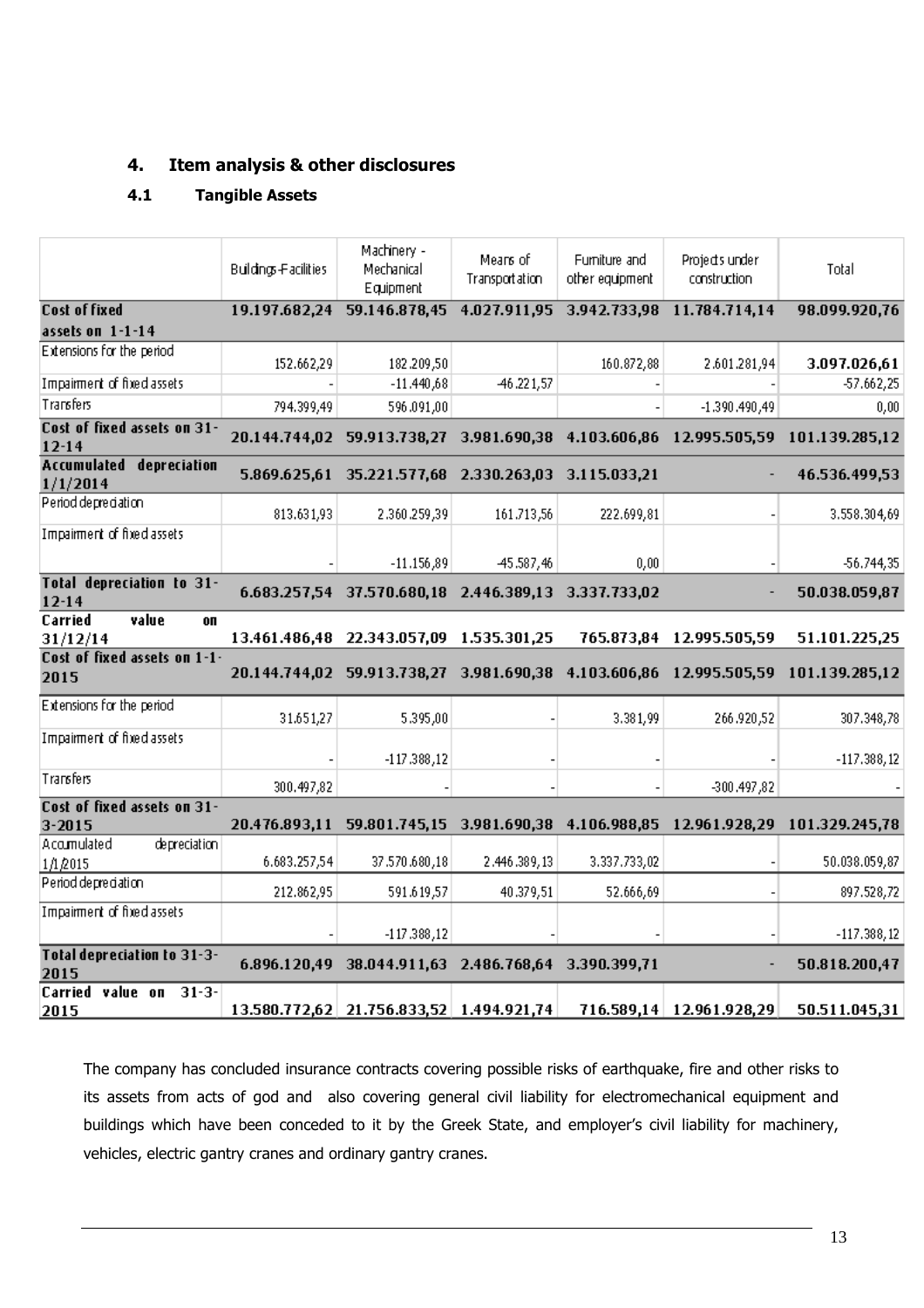For fixed assets subject to depreciation an impairment check shall take place when events and conditions suggest that their residual value may no longer be recoverable. Should the residual value of fixed assets exceed their recoverable value, the accessory sum regards an impairment loss, which is recorded directly as an expense in the income statement.

There were no impairment losses for the period ended on March 31, 2015.

# **4.2 Intangible Assets**

|                                                        | <b>Software</b> | Software under<br>development | <b>Total</b> |
|--------------------------------------------------------|-----------------|-------------------------------|--------------|
| Cost of intangible assets on<br>1.1.2014               | 2,686,534.12    |                               | 2,686,534.12 |
| Extensions for the period                              | 23,275.38       |                               | 23,275.38    |
| Cost of intangible assets on<br>31.12.2014             | 2,709,809.50    |                               | 2,709,809.50 |
| Accumulated depreciation to 1-1-<br>2014               | 1,727,951.32    |                               | 1,727,951.32 |
| Period depreciation                                    | 163,081.89      |                               | 163,081.89   |
| Total depreciation to 31.12.2014                       | 1,891,033.21    |                               | 1,891,033.21 |
| Carried value on 31.12.2014                            | 818,776.29      |                               | 818,776.29   |
| Cost of intangible assets on<br><b>January 1, 2015</b> | 2,709,809.50    |                               | 2,709,809.50 |
| Extensions for the period                              | 2,500.00        |                               | 2,500.00     |
| Cost of intangible assets on 31.3.<br>2015             | 2,712,309.50    |                               | 2,712,309.50 |
| Accumulated depreciation to 1-1-<br>2015               | 1,891,033.21    |                               | 1,891,033.21 |
| Period depreciation                                    | 41,781.04       |                               | 41,781.04    |
| Total depreciation to 31.3.2015                        | 1,932,814.25    |                               | 1,932,814.25 |
| Carried value on 31.3.2015                             | 779,495.25      |                               | 779,495.25   |

Intangible assets relate to the cost of purchasing software and all expenses incurred to develop software in order for it to be commissioned. Depreciation of software is booked based on a fixed line method over a period of 3 to 10 years.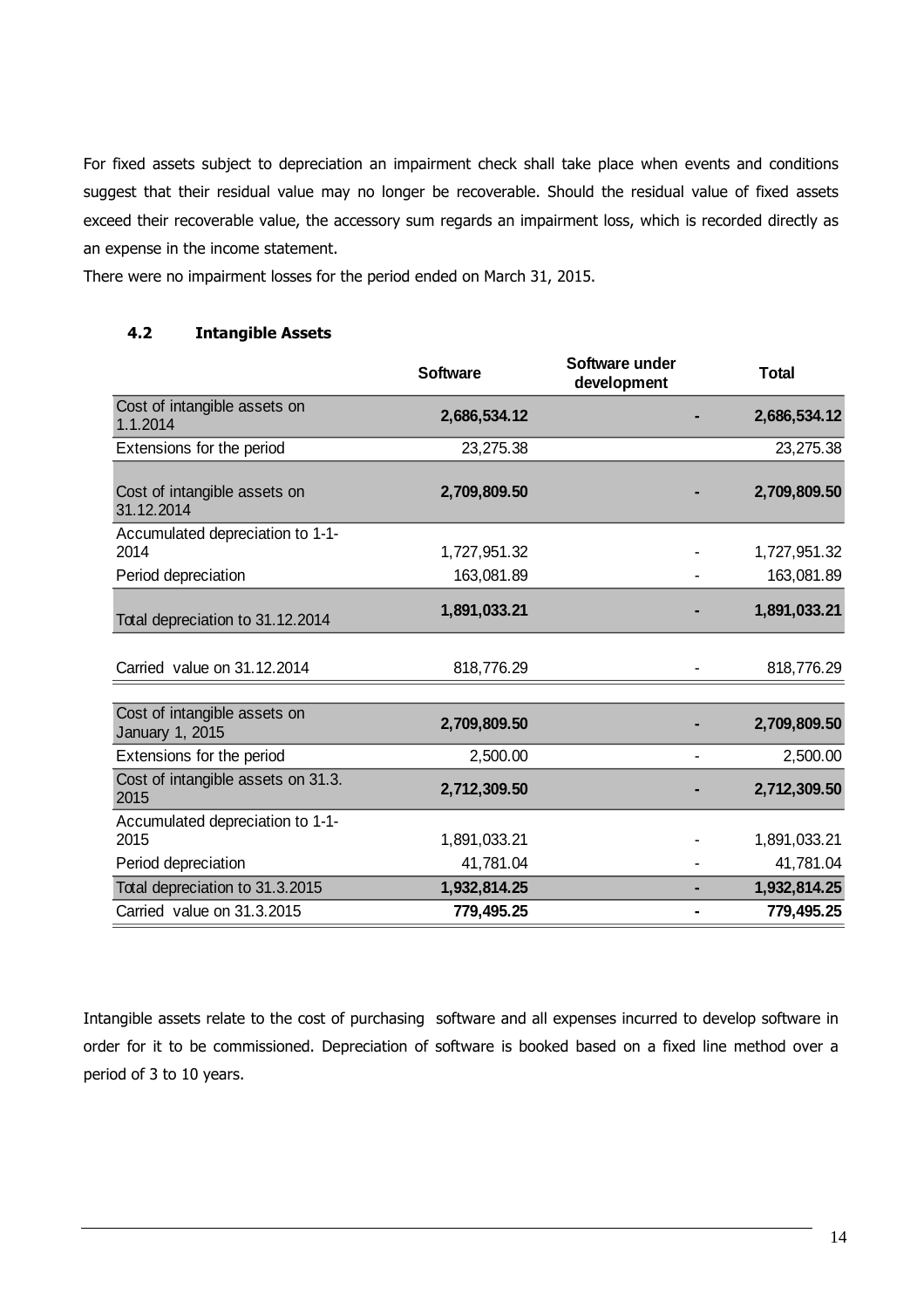### **4.3 Financial Assets**

| <b>Financial Assets available for Sale</b> | 31.03.2015  | 31.12.2014 |
|--------------------------------------------|-------------|------------|
| Balance at start of period                 | 422.120.00  | 292,800.00 |
| Adjustments at fair value (note 4.6.2)     | -102,480.00 | 129,320.00 |
| <b>Balance at end of period</b>            | 319,640.00  | 422,120.00 |

### **4.4 Trade Receivables**

| 31.03.2015    | 31.12.2014    |
|---------------|---------------|
| 6,151,232.49  | 7,204,797.76  |
| -1,142,311.76 | -1,141,225.68 |
| 5,008,920.73  | 6,063,572.08  |
|               |               |

Given that the Company receives advance payments (deposits) for works, which are settled at regular intervals, the net receivables from customers amounted on 31.03.2015 to the sum of  $\epsilon$ 2.091.596,03 (€5.008.920,73 - €2.917.324,70) while on 31.12.2014 they amounted to the sum of €1.941.153,52 (€6.063.572,08 - €4.122.418,56).

# **4.5 Cash and cash equivalents**

|                | 31.03.2015    | 31.12.2014    |
|----------------|---------------|---------------|
| Cash           | 77,060.25     | 121,223.82    |
| Sight deposits | 8,365,317.42  | 12,107,015.84 |
| Time deposits  | 73,272,822.49 | 66,553,746.16 |
| <b>Total</b>   | 81,715,200.16 | 78,781,985.82 |

Sight deposit accounts are credited with interest amounting to EURIBOR +0.15 units. Time account interest rates depend on the level of monies deposited and the term involved, and ranged, for the period 1.1.2015-31.03.2015 from 1.85% to 2.10% (2,95% to 3,10% for the corresponding period in 2014). The current value of these sight and time deposits approximates their book value due to the fixed interest rates and their short maturity dates.

Income from interest from bank deposits are recognized using the accrued interest principle, and amount to € 560.353,53 for the fiscal period ended on 31.03.2015 compared to € 819.477,86 for the corresponding period in 2014 (note 4.12).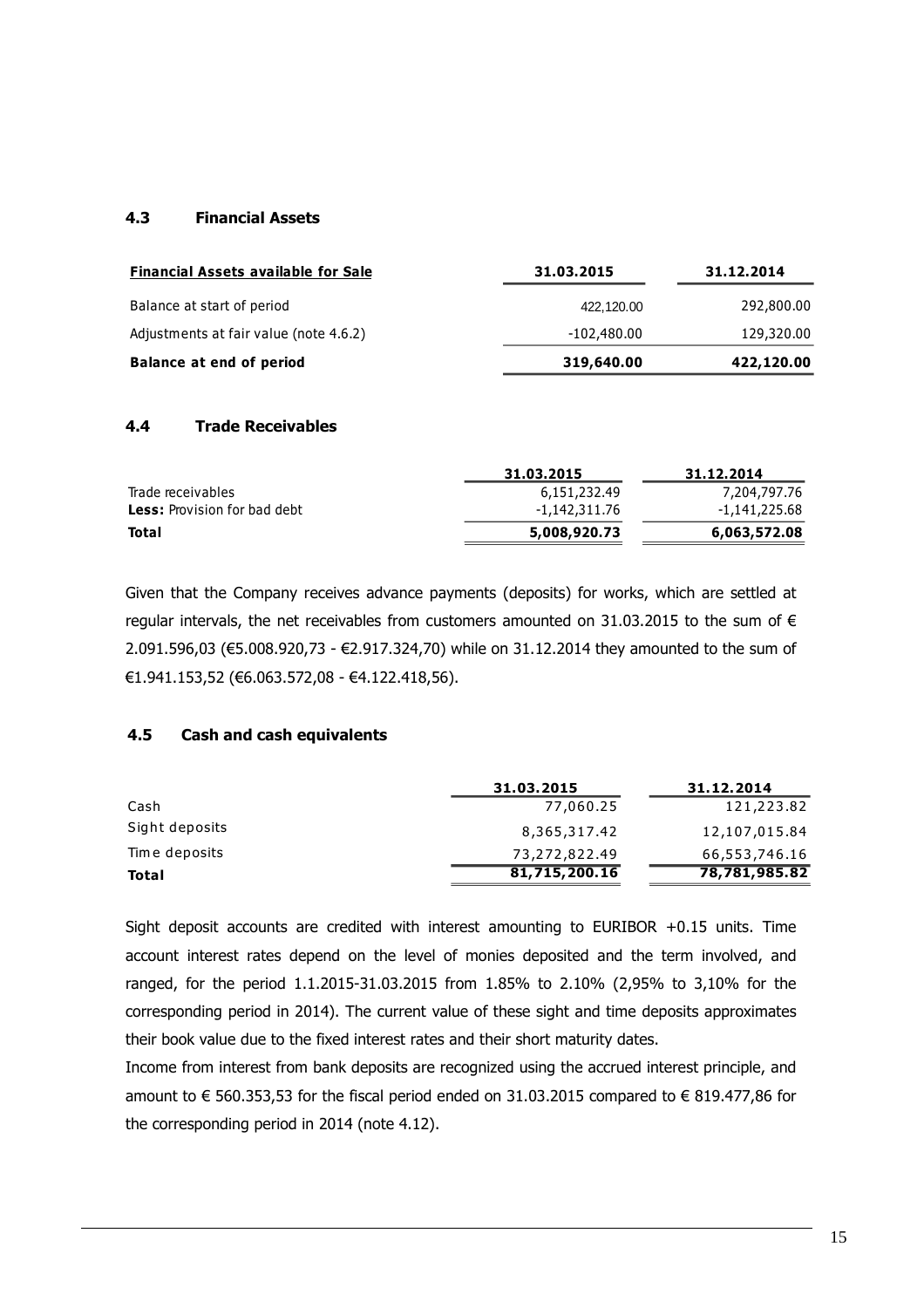### **4.6 Equity**

#### **4.6.1 Share Capital**

ThPA's share capital stands at thirty million two hundred and forty thousand Euros (€30,240,000) and is divided into ten million and eighty thousand (10,080,000) ordinary registered shares with a face value of three Euros (€3.00) each. The share capital was fully paid up on 31.03.2015. There was no change in the period.

|                                                           | <b>Statutory</b><br>reserve | <b>Available for</b><br>sale<br>investment<br>valuation<br>reserve | Untaxed<br>reserves                       | <b>Total</b>    |
|-----------------------------------------------------------|-----------------------------|--------------------------------------------------------------------|-------------------------------------------|-----------------|
| Balance on January 1, 2014                                | 5,020,894.54                |                                                                    | -195,200.00 59,128,478.01 63,954,172.55   |                 |
| Changes during the period                                 |                             |                                                                    |                                           |                 |
| Transfer from prof ts carried forward                     | 1,039,162.93                |                                                                    |                                           | 1,039,162.93    |
| Taxation of untaxed reserves                              |                             |                                                                    | $-1,692,534.45$                           | $-1,692,534.45$ |
| Valuation of investments available for sale               |                             | 129,320.00                                                         |                                           | 129,320.00      |
| Balance on December 31, 2014                              | 6,060,057.47                |                                                                    | -65,880.00 57,435,943.56 63,430,121.03    |                 |
| Changes during the period                                 |                             |                                                                    |                                           |                 |
| Valuation of investments available for sale<br>(Note 4.3) |                             | $-102,480.00$                                                      |                                           | $-102,480.00$   |
| Balance on March 31, 2015                                 | 6,060,057.47                |                                                                    | $-168,360.00$ 57,435,943.56 63,327,641.03 |                 |

#### **4.6.2 Reserves**

The statutory reserve has been formed in compliance with the provisions of Commercial Law 2190/1920 and may not be distributed while the company is in operation. Untaxed reserves include reserves from income under special taxation, from financial income exempt from taxation, which have not been taxed based on special provisions in the law, as well as the Special untaxed reserve of Law 2881/2001, amounting to  $\epsilon$ 57.1 million.

Law 4152/9-5-13 annulled par. 5 in article 5 of the Articles of Association of Th.P.A. SA and possible goodwill ensuing from performed increases of the share capital of Th.P.A. SA to the extent that such have been entered in a special reserve shall be taxed under the conditions and to the extent provided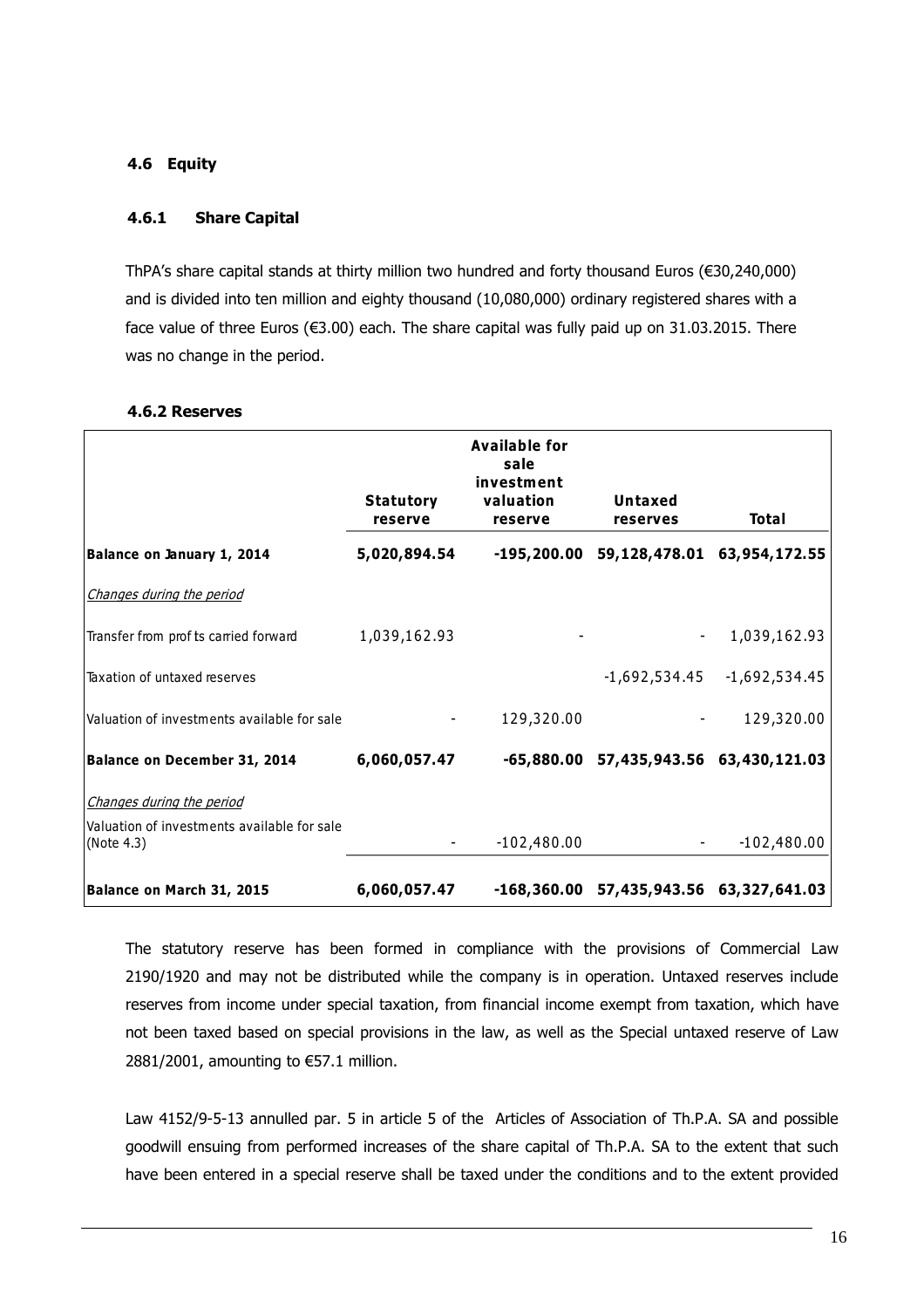for by the general provisions, namely in case of its distribution or capitalization. Taxes on possible goodwill to be distributed or capitalized shall be computed based on the tax rate in force for the taxation of the profits of the fiscal year in which such distribution or capitalization will take place.

By virtue of Law 4172/2013 par. 12 & 13 in article 72 there ensues an issue regarding the taxation of other exempt from tax reserves of ThPA SA, amounting to approximately €1.7 million. The Ordinary General Meeting of Company Shareholders of 25.06.2014, has already approved the taxation of reserves originating from untaxed financial income. The ensuing tax amounted to  $\epsilon$  321.581.55 and was paid in August 2014.

Finally, valuation results for "financial assets available for sale" are monitored in a special reserves account.

# **4.7 Other Provisions**

|                              | <b>Provisions for</b><br>open tax vears | <b>Other provisions</b> | <b>Total</b> | <b>Provisions for</b><br>bad debts |
|------------------------------|-----------------------------------------|-------------------------|--------------|------------------------------------|
| Balance on 1.1.2014          | 406.371,74                              | 417.509,99              | 823.881,73   | 1.986.282,16                       |
| Additional provisions        |                                         |                         |              | 2.358,21                           |
| Utilized provisions          |                                         |                         |              | $-32.620,60$                       |
| <b>Balance on 31.12.2014</b> | 406.371,74                              | 417.509,99              | 823.881,73   | 1.956.019,77                       |
| Additional provisions        |                                         |                         |              |                                    |
| <b>Balance on 31.03.2015</b> | 406.371,74                              | 417.509,99              | 823.881,73   | 1.956.019,77                       |

Note: Of all provisions for bad debt, the sum of  $\epsilon$ 1.142.311,76 was presented as reducing the item "Receivables from Customers" (note 4.4) and the balance of €813.708,01 as reducing the item "Advances and other receivables".

It is also noted that Cost of Sales includes a sum of 166.066,47 € which regards losses from the valuation of end of period inventories at their liquitable value.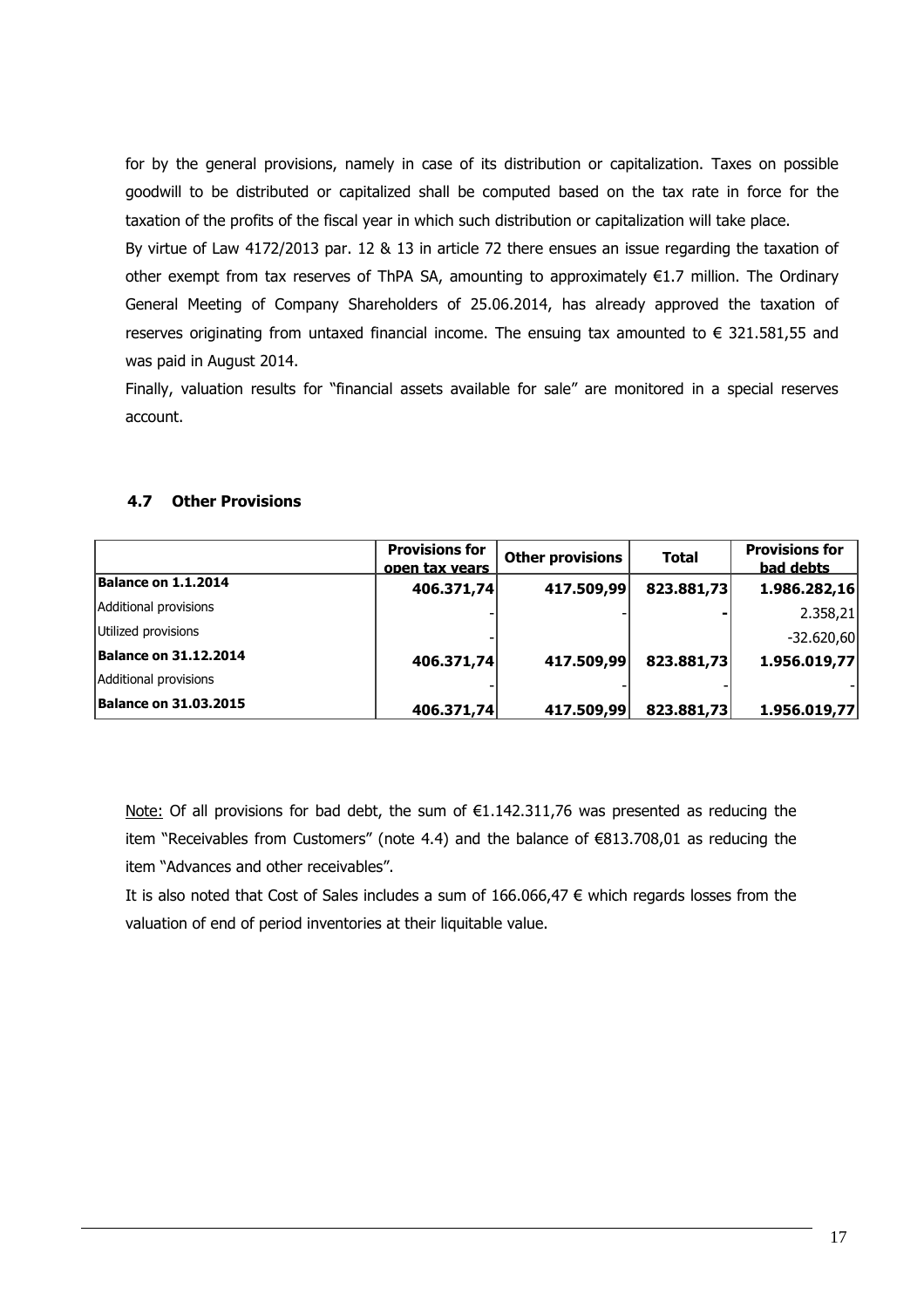# **4.8 Other liabilities and accrued expenses**

|                                                              | 31.03.2015   | 31.12.2014   |
|--------------------------------------------------------------|--------------|--------------|
| Value Added Tax                                              | 126,162.18   | 108,380.73   |
| Taxes - duties on staf fand third party fees and<br>salaries | 177,781.21   | 402,818.44   |
| Other taxes-duties                                           | 33,054.07    | 28,733.99    |
| Insurance and pension fund dues                              | 440,706.27   | 529,370.95   |
| Employee salaries payable                                    | 218,062.04   | 180,422.79   |
| Fee benef ciaries (Note 4.15)                                | 5,360.72     | 2,916.06     |
| Accrued expenses                                             | 747,026.30   | 1,495,821.45 |
| Other short-term liabilities                                 | 2,208,279.91 | 1,164,559.54 |
| <b>TOTAL</b>                                                 | 3,956,432.70 | 3,913,023.95 |

**Taxes – Duties on Salaries:** This figure primarily regards withholding tax applied to personnel salaries, which are usually paid in the month following the withholding, in compliance with the provisions in tax law.

**Social insurance and pension fund duties:** This figure primarily comprises of contributions – withholdings to social security funds, as can be seen from the payroll and can be analyzed as follows:

|                                                   | 31.03.2015 | 31.12.2014 |
|---------------------------------------------------|------------|------------|
| Social Security Institute (IKA) - Other Principal |            |            |
| Insurance Funds                                   | 413,890.80 | 495,593.83 |
| Contributions to auxiliary funds                  | 26,815.47  | 33,777.12  |
| <b>TOTAL</b>                                      | 440,706.27 | 529,370.95 |

**Accrued expenses:** This amount relates to work done during the first three months of the year but not invoiced in that period.

|                      | 31.03.2015 | 31.12.2014   |
|----------------------|------------|--------------|
| Staf fsalaries       | 95,627.91  | 2,940.00     |
| Third party salaries | 29,527.30  | 47,842.31    |
| Third party benef ts | 308,349.17 | 297,946.06   |
| Taxes - Duties       | 52,553.11  | 639.22       |
| Concession price     | 260,968.81 | 1,146,453.86 |
| <b>Total</b>         | 747,026.30 | 1,495,821.45 |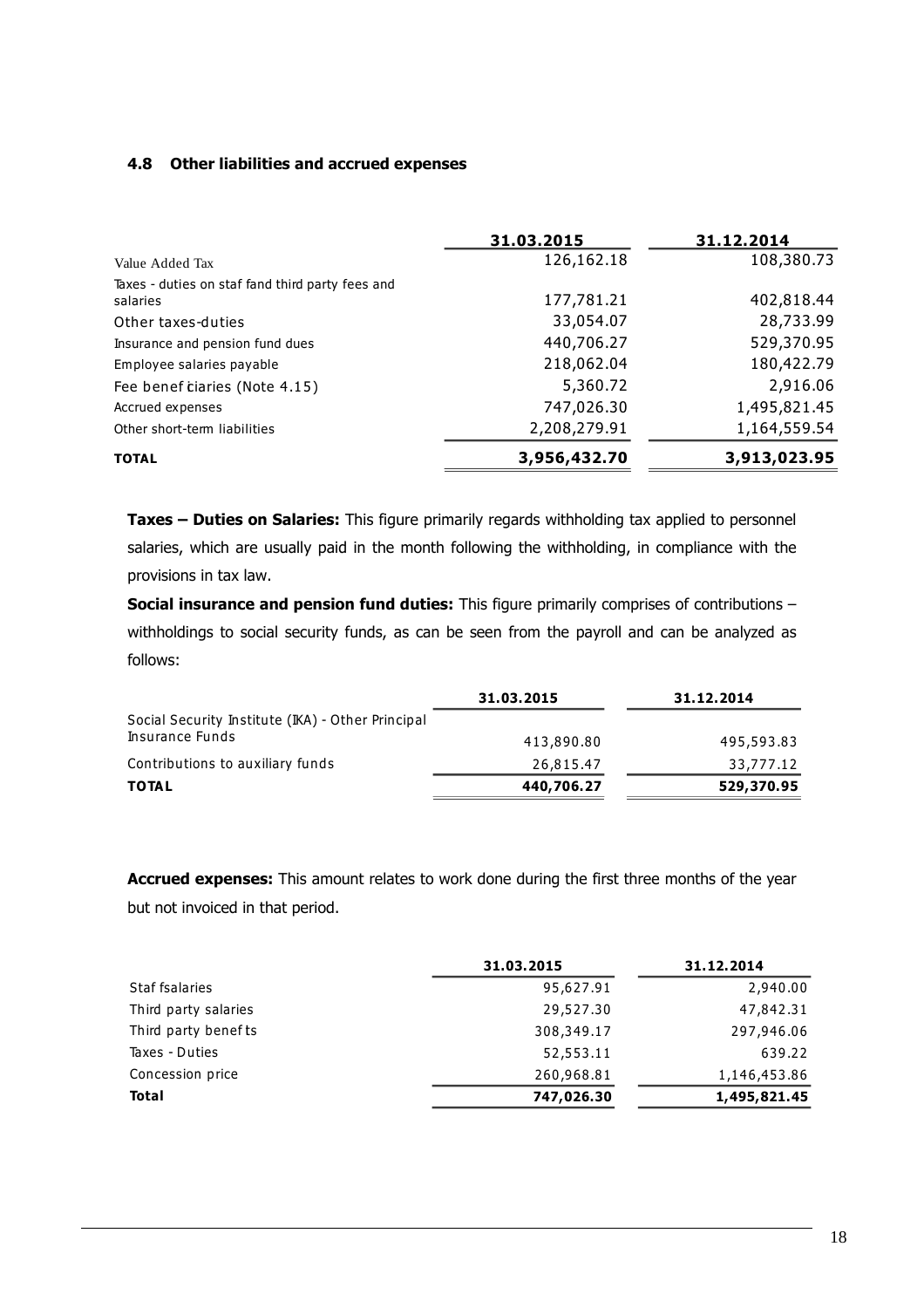# **4.9 Sales per segment**

|                                          | 1.1 - 31.03.2015 | 1.1 - 31.03.2014 |
|------------------------------------------|------------------|------------------|
| <b>1 Container Terminal</b>              |                  |                  |
| <b>Ship Services</b>                     | 5,283,217.11     | 5,026,902.91     |
| <b>Land Services</b>                     | 1,738,460.57     | 1,801,205.28     |
| Mooring & Berthing                       | 330,371.91       | 384,606.58       |
| Utilization of spaces                    | 4,192.50         | 0.00             |
| Income from other provisions             | 230,376.67       | 179,871.12       |
| <b>Total</b>                             | 7,586,618.76     | 7,392,585.89     |
| <b>2 Conventional Port</b>               |                  |                  |
| <b>Ship Services</b>                     | 4,296,104.73     | 4,031,428.79     |
| <b>Land Services</b>                     | 332,571.75       | 352,824.99       |
| Mooring & Berthing                       | 332,383.69       | 229,899.47       |
| Utilization of spaces                    | 82,050.53        | 429,573.55       |
| Income from other provisions             | 132,618.75       | 58,968.38        |
| <b>Total</b>                             | 5,175,729.45     | 5,102,695.18     |
| <b>3 Passenger Port</b>                  |                  |                  |
| <b>Ship Services</b>                     | 238.08           | 0.00             |
| <b>Land Services</b>                     | 6,974.36         | 2,517.95         |
| Mooring & Berthing                       | 8,067.27         | 12,957.68        |
| Utilization of spaces                    | 0.00             | 0.00             |
| Income from other provisions             | 12,010.67        | 4,856.53         |
| <b>Total</b>                             | 27,290.38        | 20,332.16        |
| 4 Utilization of spaces - New Activities |                  |                  |
| <b>Ship Services</b>                     | 0.00             | 0.00             |
| <b>Land Services</b>                     | 960.00           | 505.00           |
| Mooring & Berthing                       | 0.00             | 0.00             |
| Utilization of spaces                    | 287,130.40       | 324,310.89       |
| Income from other provisions             | 0.00             | 0.00             |
| <b>Total</b>                             | 288,090.40       | 324,815.89       |
| <b>GENERAL TOTAL</b>                     | 13,077,728.99    | 12,840,429.12    |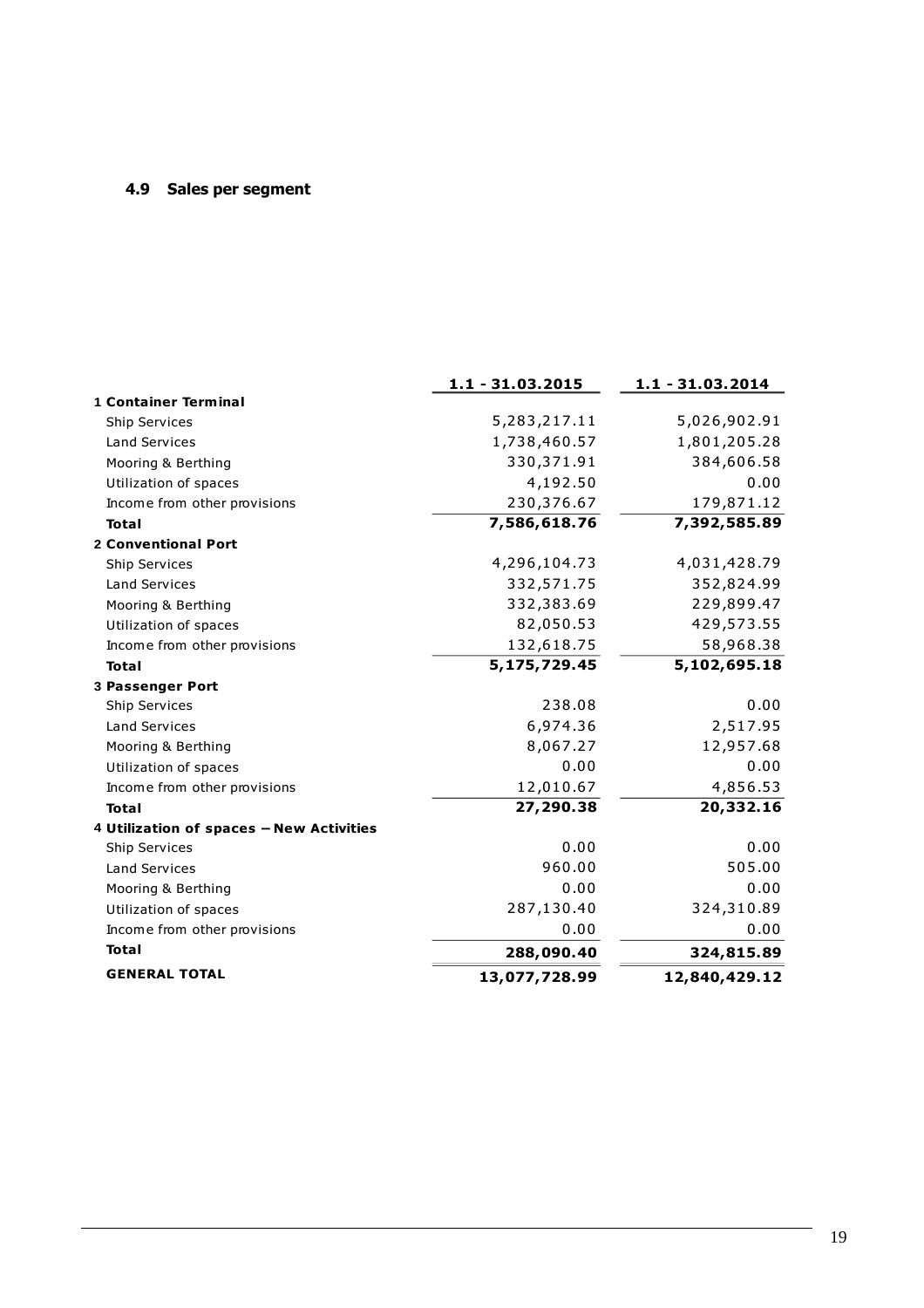# **4.10 Other income**

|                                 | $1.1 - 31.03.2015$ | 1.1 - 31.03.2014 |
|---------------------------------|--------------------|------------------|
| Income from rents (Note 4.17.2) | 528.487,75         | 208.011,32       |
| Highway Code fines              | 3.375,32           | 3,507,30         |
| Other income                    | 32.571,26          | 39,389,00        |
| <b>Total</b>                    | 564.434,33         | 250.907,62       |
|                                 |                    |                  |
|                                 |                    |                  |

# **4.11 Salaries – Personnel benefits**

The number of staff employed by the Company on March 31, 2015 and 2014 can be broken down as follows:

|                  | 31/03/2015 | 31/03/2014 |
|------------------|------------|------------|
| Salaried staff * | 228        | 250        |
| Waged staff $**$ | 169        | 177        |
| <b>Total</b>     | 397        | 427        |

**\*** of whom 10 were students at Technological Educational Institute (TEI) on 31.03.2015 and 6 on 31.03.2014

\*\* of whom 42 were OAED school apprentices on 31.03.2015 and 44 on 31.03.2014

The cost of salaries – benefits is broken down as follows: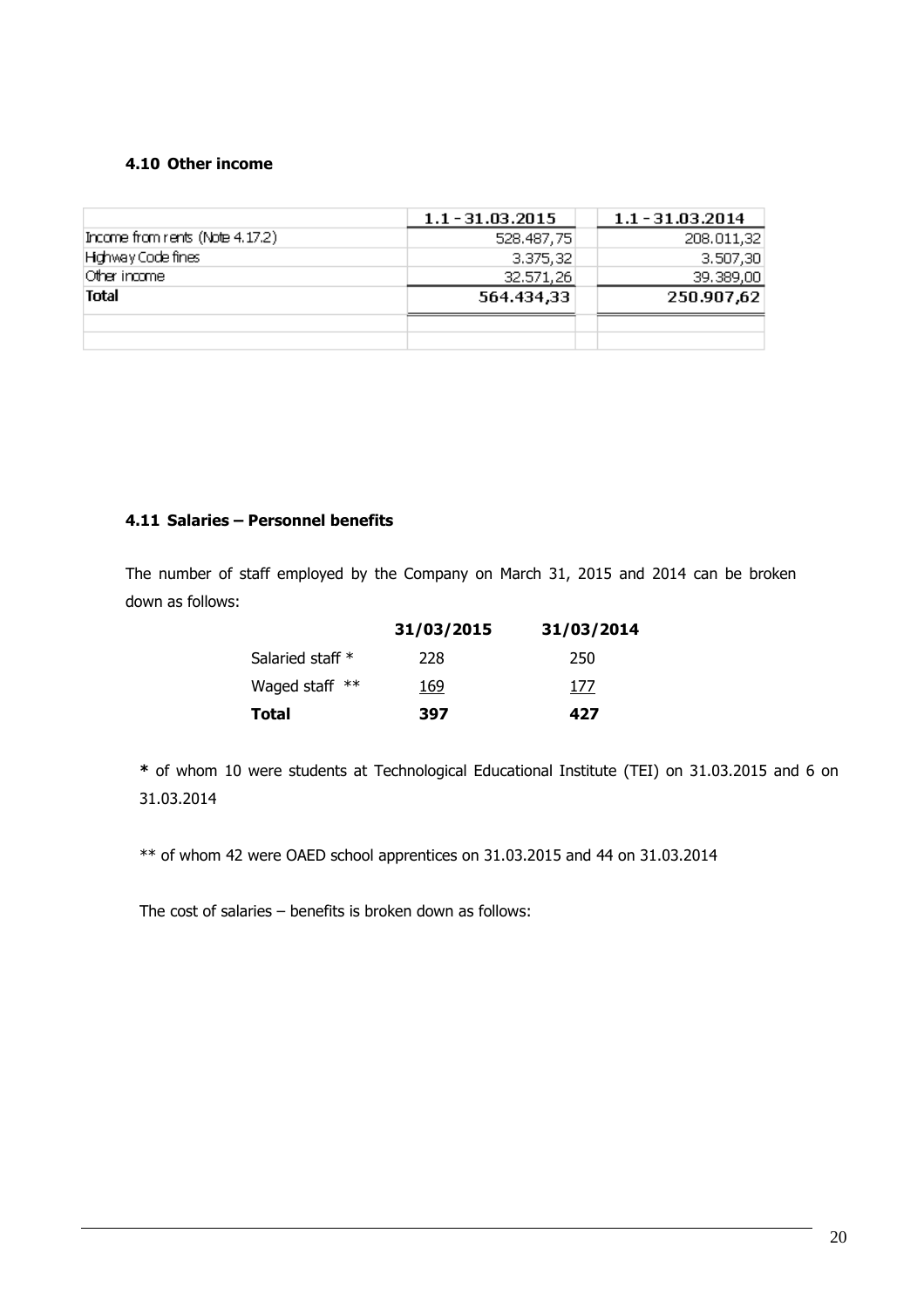|                                                 | 1.1 - 31.03.2015 | $1.1 - 31.03.2014$ |
|-------------------------------------------------|------------------|--------------------|
| Full-time staf fsalaries                        | 1,928,112.50     | 2,024,424.97       |
| Employer contributions to social security funds | 474,166.08       | 534,884.21         |
| Side benef ts                                   | 48,427.34        | 54,145.20          |
| Provision for personnel compensation            | 20,777.70        | 35,707.65          |
| <b>Subtotal</b>                                 | 2,471,483.62     | 2,649,162.03       |
| Wages                                           | 1,209,187.14     | 1,226,050.73       |
| OAED apprentice wages                           | 4,058.08         | 16,433.64          |
| Employer contributions to social security funds | 324,063.95       | 355,075.80         |
| Side benef ts                                   | 25,780.24        | 20,993.57          |
| Provision for personnel compensation            | 17,312.74        | 24,184.31          |
| Subtotal                                        | 1,580,402.15     | 1,642,738.05       |
| <b>General Total</b>                            | 4,051,885.77     | 4,291,900.08       |

### **4.12 Financial income/expenses**

|                                       | $1.1 - 31.03.2015$ | $1.1 - 31.03.2014$ |
|---------------------------------------|--------------------|--------------------|
| Credit interest from banks (Note 4.5) | 560,353.53         | 819,477.86         |
| Income from securities                | 1,596.52           | 1,746.84           |
| <b>Total Financial Income</b>         | 561,950.05         | 821,224.70         |
| Interest charges and related expenses | $-975.00$          | -501.60            |
| <b>Total Financial Expenses</b>       | $-975.00$          | $-501.60$          |
| <b>Financial Income (net)</b>         | 560,975.05         | 820,723.10         |

### **4.13 Income tax (current and deferred)**

| $1.1 - 31.03.2015$ | 1.1 - 31.03.2014 |
|--------------------|------------------|
| 1,756,933.21       | 1,659,442.09     |
| -43,226.84         | -36,906.81       |
| 1,713,706.37       | 1,622,535.28     |
|                    |                  |

Under the tax law, Law 4172/2013, the tax rate applicable for fiscal year 2015 is 26% (2014:26%).

### **4.14 Dividends**

Decision no 6167/12.3.2015 by the BoD of ThPA SA proposed to distribute a dividend of €7,056,000 amounting to €0.70 per share for fiscal year 2014. In the events after the date of preparation of the financial statements information is cited relating to the final resolution by the Regular General Meeting of Shareholders.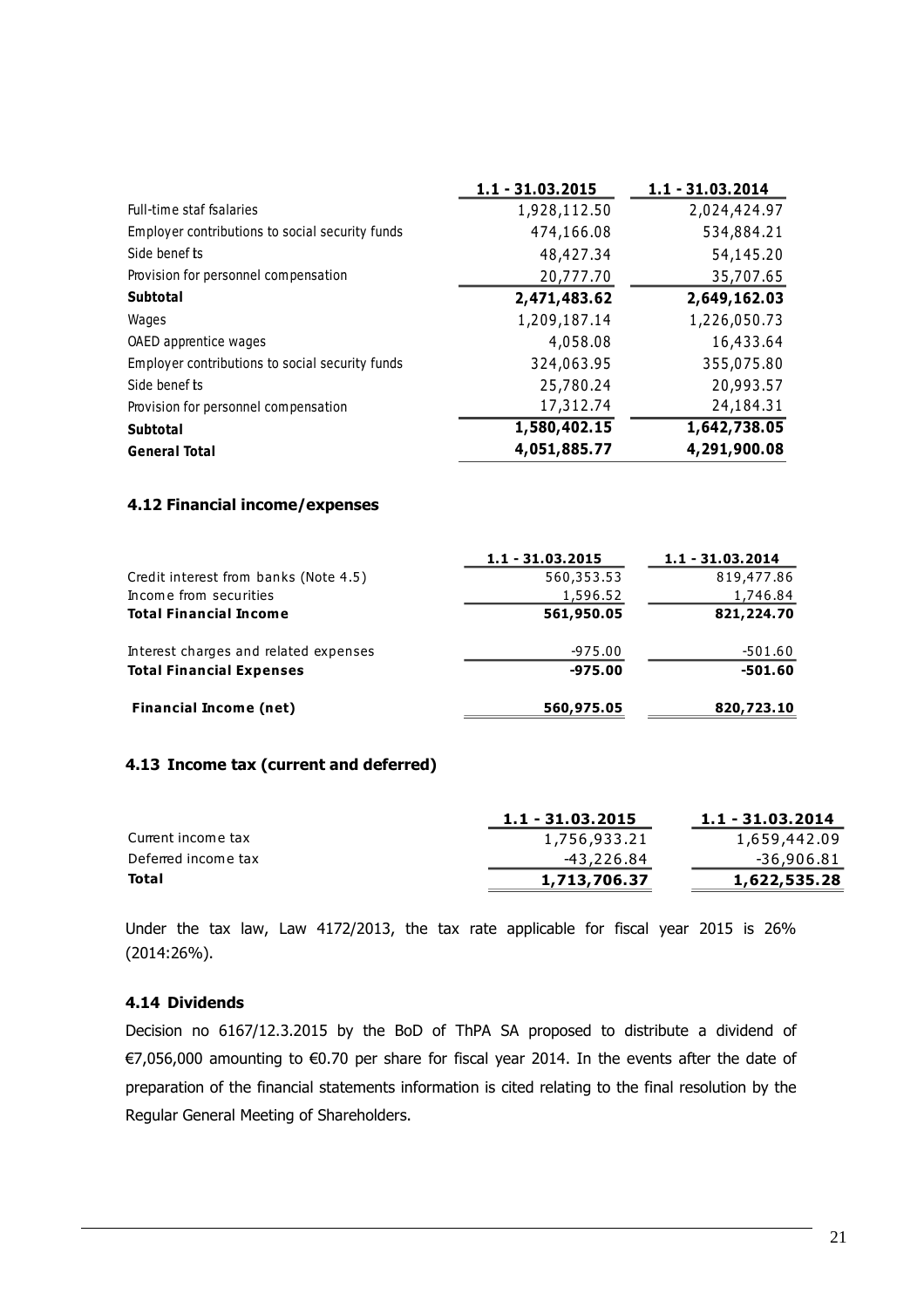### **4.15 Transactions with related parties**

#### Managers' fees

In the current fiscal period salaries and attendance fees were paid to the directors in the Board of Directors amounting to a total of  $\in$  32.877,52 (31.03.2014:  $\in$  33.565,20). Moreover, senior executives were paid, for the same period, total fees of €146.368,34 (31.03.2014: €147.578,16). These fees can be broken down as follows:

|                                           | 31.03.2015 31.03.2014 |                       |
|-------------------------------------------|-----------------------|-----------------------|
| <b>Short-term benefits</b>                |                       |                       |
| Board of Directors fees                   | 32.877,52             | 33.565,20             |
| Remuneration                              | 146.368,34            | 147.578,16            |
| Total (a)                                 |                       | 179.245,86 181.143,36 |
| Post retirement benefits associated with: |                       |                       |
| Termination benefits                      | 2.340,84              | 4.142,68              |
| Total (b)                                 | 2.340,84              | 4.142,68              |

Note: The fees of managers and other executives were subject to employer social security contributions amounting to €36.167,88 (31.03.2014: € 37.157,11 ).

In addition to the fees cited, no other business relationship or transaction existed in 1.1 – 31.03.2015 and no other benefits were provided during the current period by the company to persons participating in its management. In addition to this, on 31.03.2015, €5,360.72 (31.12.2014: €2.916,06) was owed in fees to Board of Directors members for the month of March (note 4.8).

Finally, it is cited that the cumulative provision for personnel compensation includes a sum of €263.425,39 (31.12.2014: €258.817,39) which regards senior and other Company executives.

### **4.16 Financial Instruments – Fair Value**

The Company uses the hierarchy below in order to establish and disclose the fair value of its financial instruments, per measurement technique:

**Level 1:** Negotiable (not adjusted) values on active markets for the same assets or liabilities;

**Level 2:** Other techniques where all inflows with a significant impact on the recorded fair value are observable, either directly or indirectly;

Level 3: Techniques which employ data that has a significant impact on the recorded fair value and is not based on observable market data.

The fair values of available for sale financial instruments and financial instruments through profit and loss are based on market valuation. For all financial instruments, their fair values are affirmed by the financial institutions with which the Company has concluded the corresponding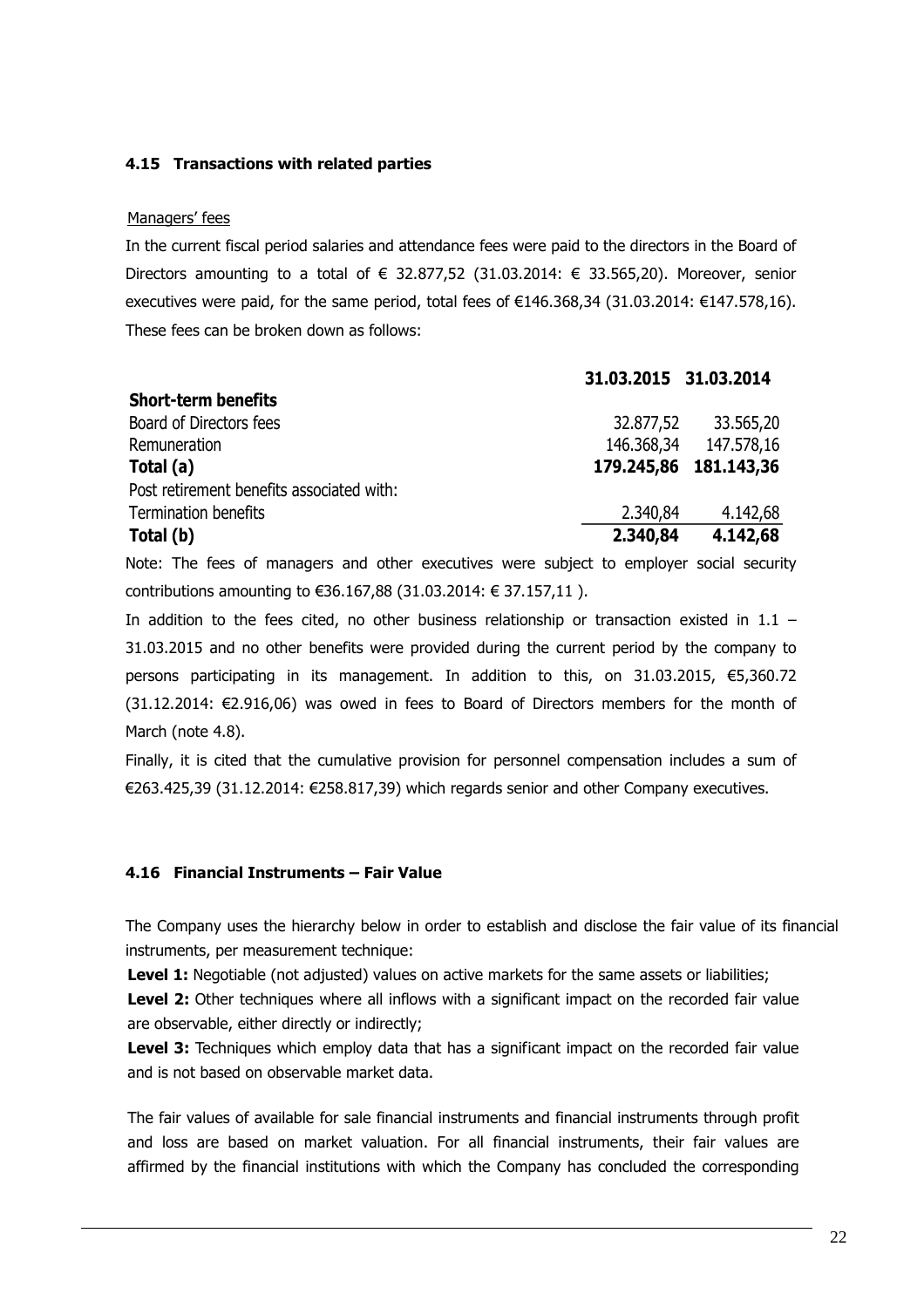contracts. The valuation method takes into account all factors in order to determine the fair value with accuracy and falls under Level 2 of the hierarchy above with respect to the determination of the fair value.

During the period at hand, there were no transfers between Levels 1 and 2 or transfers within and outside of Level 3 for the measurement of the fair value. Furthermore, there was no change with respect to the intended purpose of some financial asset, during the same period, which would have led to a different classification of that financial asset.

The movement of financial assets is illustrated in note 4.3 of the interim financial statements.

# **4.17 Commitments and Contingent receivables – liabilities**

# **4.17.1 Pending cases**

### **Third party claims**

On 31.3.2015, there were pending against the Company liabilities to third parties amounting to €214.079.569,79. Of this amount, €136,314,315.28 concern a claim by company "Plota Parking SA" and € 77.441.612,00 regard a claim by "ACT PARK/DEVELOPMENT OF FLOATING PARKING/CAPITAL CONNECT" for loss of earnings, due to the cancellation of the call for tenders procedure relating to the construction of floating parkings in the Port of Thessaloniki. Decisions dismissing the case have been ruled both by the Court of First Instance as well as the Court of Appeals of Thessaloniki. The Company has not formed a corresponding provision burdening its results.

# **Company claims**

The Company's claims before Courts against third parties amount to  $\epsilon$  343,004.03 (31.12.2014:  $\epsilon$ 343.004,03 ). The claims include: an amount of € 36,787.47 (31.12.2014: € 36,787.47) from litigious customers, an amount of  $\epsilon$  239,575.00 (31.12.2014:  $\epsilon$  239.575,00) from compensations and an amount of € 66,641.56 (31.12.2014: € 66,641.56) from other pending claims.

In January 2015, following an investigation into the bound cigarette cargoes by the 2nd Customs Office of Thessaloniki a loss of cargo confiscated in 2000 was found. The company in coordination with the 2nd Customs Office of Thessaloniki expediently proceeded with the provided for and appropriate actions.

On 03.02.2015 by virtue of notice of assessment no 3/2015 by the 2nd Customs Office of Thessaloniki duties and taxes amounting to  $\epsilon$  3.526.110,96 were imposed. The amount was paid with reservation on 12.02.2015 and on 24.02.2015 an appeal was lodged with the Administrative Courts and it is reasonably speculated that the Company will be vindicated and the aforementioned amount will be returned as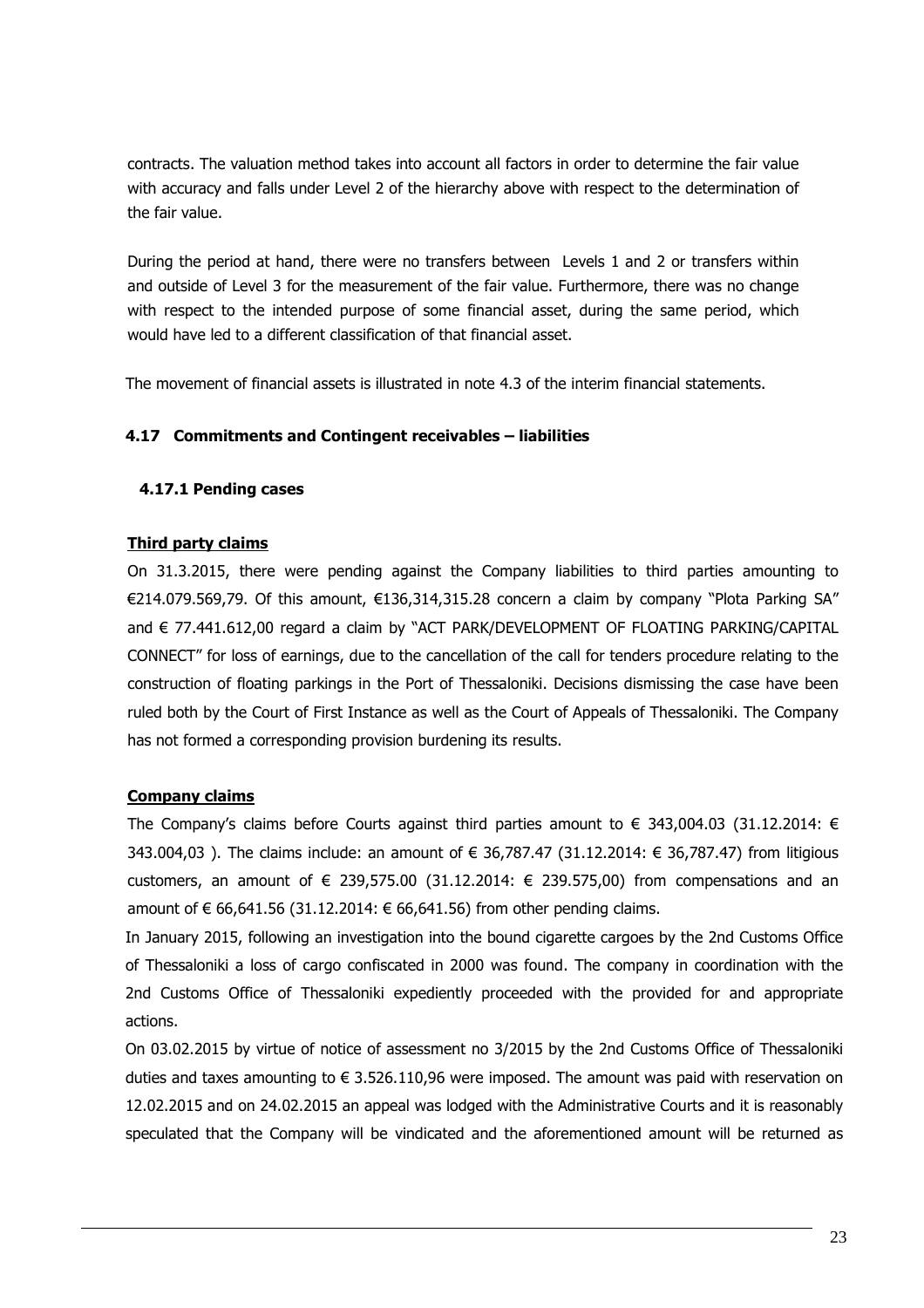wrongly paid, since the quantity of cigarettes above was exported outside the Free Zone. The procedure for finding the cargoes continues in consultation with Customs Authorities.

# **4.17.2 Receivables**

The company has signed various operating lease agreements, which regard the concession of sites until December 2025. The Company's minimum receivables under those leases, depending on their expiry date, can be broken down as follows:

| <b>Total</b>        | 2.623.501,99 | 2.629.904,60 |
|---------------------|--------------|--------------|
| More than 5 years   | 352.642.66   | 275.703,89   |
| $1 - 5$ years       | 623.572,09   | 498.409,46   |
| $<$ 1 year          | 1.647.287,24 | 1.885.791,25 |
| Contracts of up to: | 31.03.2015   | 31.03.2014   |

The leased properties are included in the attached comprehensive income statement for the period ended on March 31, 2015 (note 4.10) and amount to €528.487,75 (31.03.2014: €208.011,32).

# **4.17.3 Guarantees**

On 31.03.2015 the company held letters of credit from suppliers and customers worth  $\epsilon$ 5.987.653,60 compared to €8.882.604,87 on 31.12.2014. Of these, the amount of  $\epsilon$ 4.464.623,60 relates to suppliers and  $\epsilon$  1.523.030.00 relates to customers for the first three months of 2015 compared to €7.049.574,87 for suppliers and € 1.833.030,00 for customers on 31.12.2014.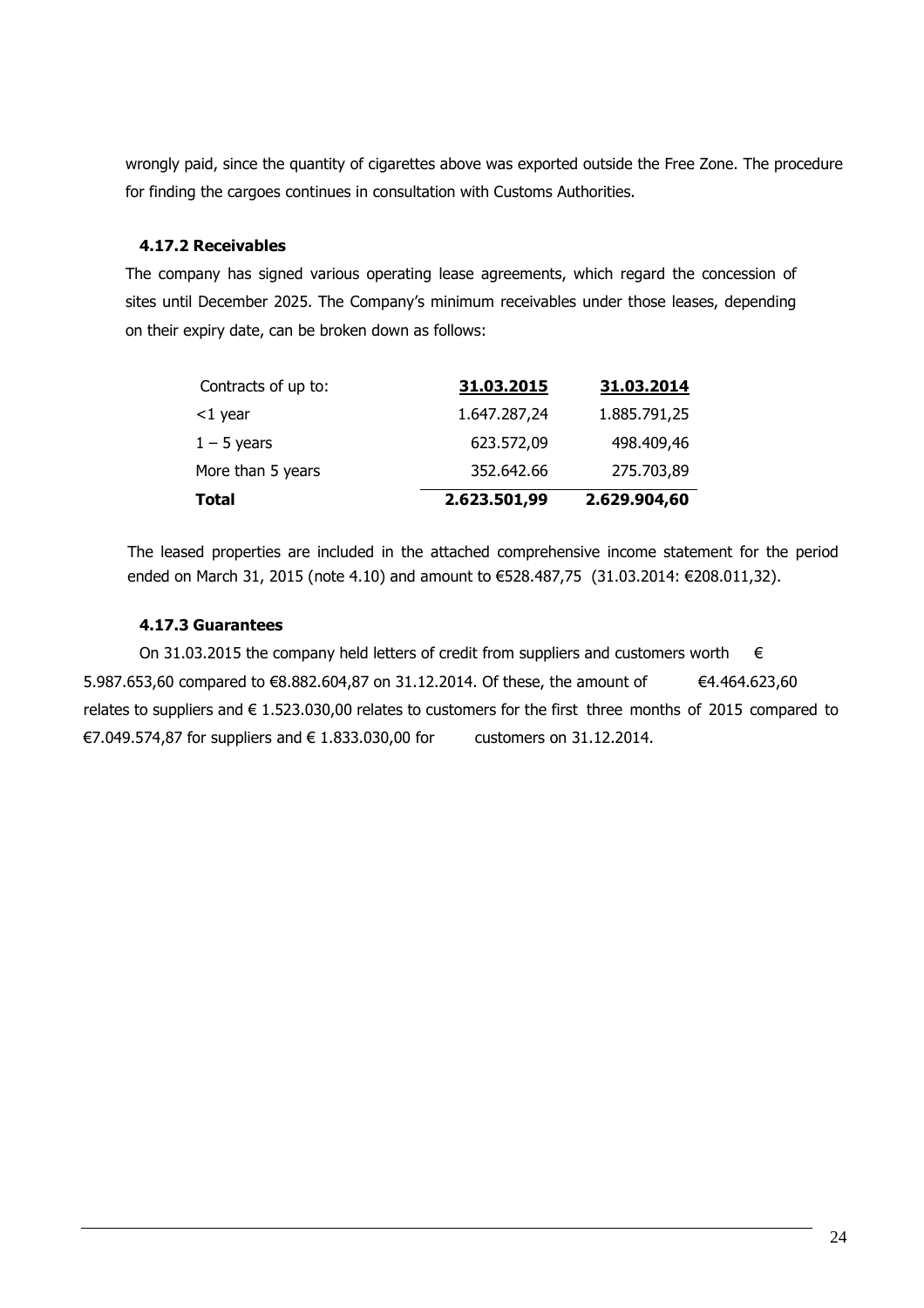### **4.17.4 Open tax years**

The company has been audited for taxation purposes up to and including the 2004 fiscal year and consequently its tax liabilities for fiscal years 2005-2010 have not been rendered final. Company management estimates that adequate provisions have been formed for the open tax years (note 4.7) and cash flows are not expected to be significantly affected when taxes are finalized during tax audits. In the case that the final taxes arising after the tax audits are different than the amounts initially recorded, these differences will affect the income tax in the fiscal year when the tax differences will be determined.

In compliance with audit mandate no. 106/4/1118/3.10.2013 by the Audit Authority for Large Enterprises the tax audit begun for the entire open tax years, which is estimated to be concluded in fiscal year 2015.

For fiscal years 2011-2013, the Company, subject to tax audit by the Chartered Auditors-Accountants in compliance with the provisions in article 82 par. 5 of Law 2238/1994, has received a Tax Compliance Certificate, without any ensuing differences.

For fiscal year 2014, the Company is subject to tax audit by the Chartered Auditors- Accountants provided for by the provisions of article 82 par. 5 of Law 2238/1994. This audit is in progress and the relevant tax certificate is going to be issued after the publication of the interim financial statements. If, additional tax liabilities should arise until the completion of the tax audit, we estimate that they will not have any significant effect to the financial statements.

### **4.17.5 Capital expense commitments**

In the fiscal period ended on March 31, 2015 the Company concluded contracts which regard the procurement of new mechanical equipment (electric cranes) of total value €6.744.000,00, for a sum of €1.348.800,00 has been paid in advance until March 31, 2015. Their receipt and final invoicing shall be realized in 2015.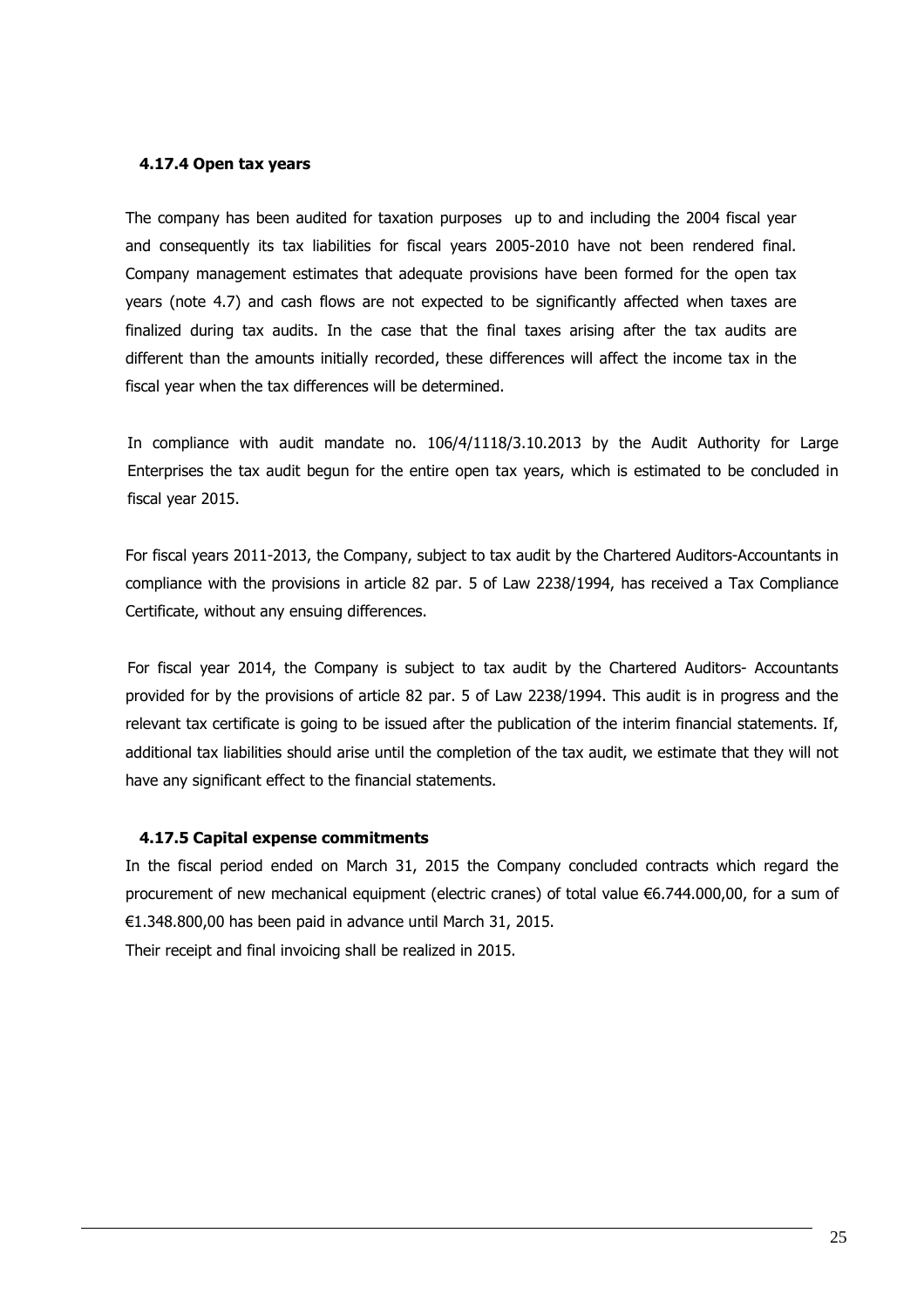### **4.18 Earnings per share**

Basic and diluted earnings per share are calculated by dividing the net profit corresponding to the holders of common shares of the company with the average weighted number of common shares in circulation during the fiscal period.

|                                       | $1.1 - 31.03.2015$ | $1.1 - 31.03.2014$ |
|---------------------------------------|--------------------|--------------------|
| Net profits corresponding to the      |                    |                    |
| company's shareholders                | 4.851.711,46       | 4.635.963,92       |
| Average weighted number of            |                    |                    |
| common shares (Note 4.6.1)            | 10.080.000,00      | 10.080.000,00      |
| <b>Basic and diluted earnings per</b> |                    |                    |
| share $(f)/\sinh$                     | 0,4813             | 0.4599             |

### **4.19 Events after the date of the interim financial statements**

The Regular General Meeting of Shareholders of 22/4/2015 based on the recommendation by the reference shareholder [Hellenic Republic Asset Development Fund (HRADF SA)] decided the distribution of dividend amounting to a total of 19,656,000 € and to 1.95€/share. 7/5/2015 was designated as the date of payment of the beneficiaries, when the dividend was paid.

The same General Meeting deferred the taking of decision for the revocation of the members of the Board of Directors and the election of new members, amongst whom also the Chief Executive Officer. The Vice-Chairman of the Board of Directors of Th.P.A. SA, Mr. Konstantinos Papaioannou was appointed as acting Chairman of the BoD and CEO until the taking of the relevant decision, in compliance with the provisions in articles 10 par. 1 and 14 par. 4 of the Charter of Th.P.A. SA. The General Meeting was designated to continue on 13/5/2015.

The General Meeting of Shareholders of 13/5/2015 as continuation of that of 22/4/2015, revoked the following six members of the Board and specifically:

Papaioannou Konstantinos Aliri Christina Antoniadis Christodoulos Antonopoulos Vasileios Emmanouilidis Anastasios Chloros Alexandros

The General Meeting then, upon the recommendation by HRADF SA, unanimously elected Mr. Makris Dimitrios as the Chief Executive Officer and the seven (7) new members of the Board of Directors, to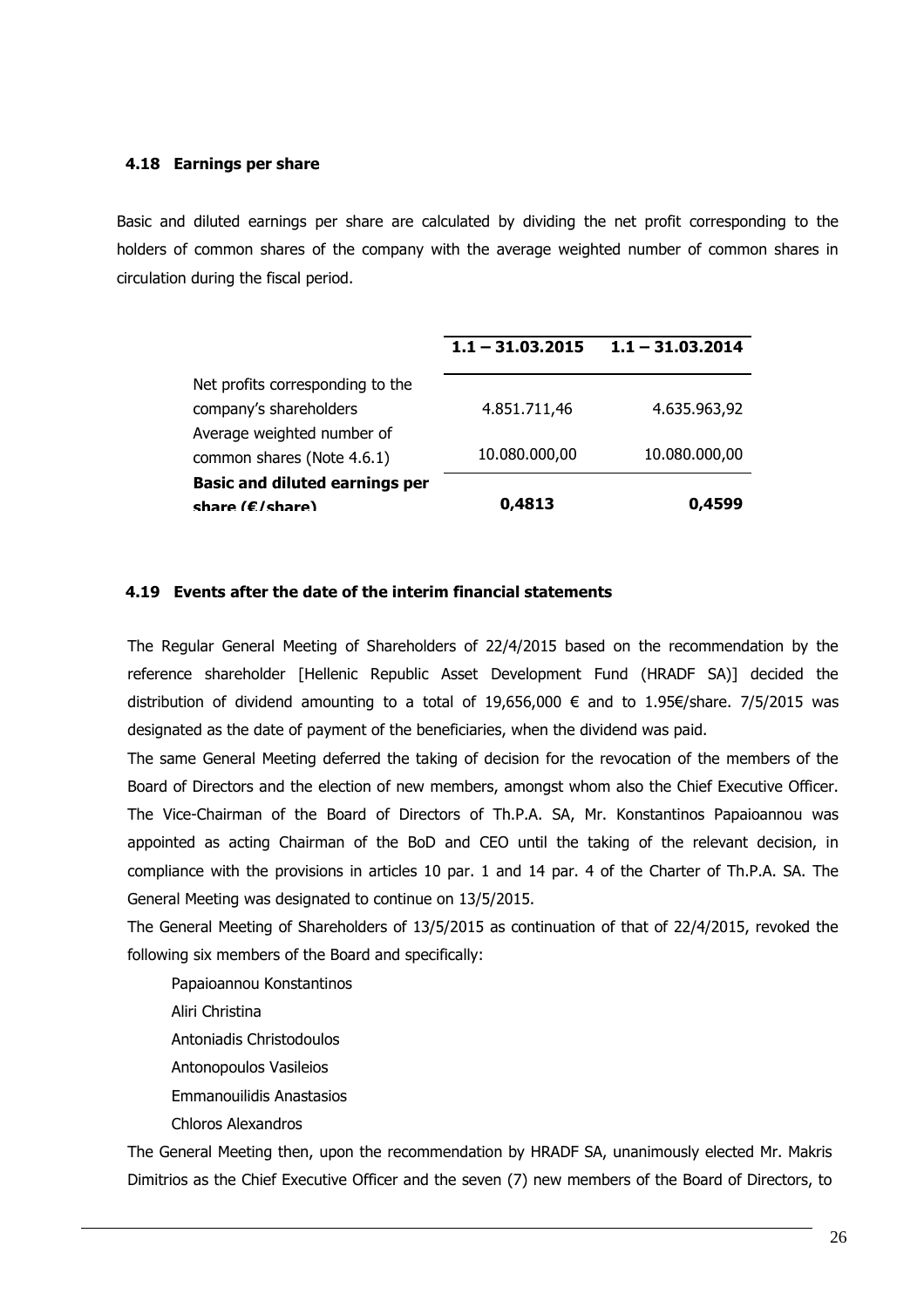serve a five year term, namely from 13/5/2015 until 12/5/2020. The new Board of Directors thus formed into a body as follows:

| 1) Pantis Ioannis       | Chairman of the BoD/Th.P.A. SA                             |
|-------------------------|------------------------------------------------------------|
| 2) Makris Dimitrios     | CEO of Th.P.A. SA                                          |
| 3) Kantaras Anastasios  | Vice-Chairman of the BoD/Th.P.A. SA                        |
| 4) Lazaridis Georgios   | Member                                                     |
| 5) Mellios Konstantinos | Member                                                     |
| 6) Tozidis Georgios     | Member                                                     |
| 7) Chloros Alexandros   | Member                                                     |
| 8) Tantalidis Lazaros   | Employees Representative, member                           |
| 9) Thiriou Dimitrios    | Dockworkers Representative, member                         |
| 10) Dimarelos Georgios  | Representative of the Municipality of Thessaloniki, member |

There were no events after the preparation of the financial statements of March 31, 2015, which would have a significant impact on the comprehension of these Financial Statements and should either have been disclosed, or the items on the published financial statements to have been differentiated.

### **THESSALONIKI, 28/05/2015**

### **THOSE RESPONSIBLE FOR THE PREPARATION OF THE FINANCIAL STATEMENTS**

| <b>The Chairman</b>   | <b>THE CEO</b>    | THE CFO           | The Head of the                |
|-----------------------|-------------------|-------------------|--------------------------------|
| of the BoD of ThPA SA |                   |                   | <b>Accounting Dept.</b>        |
|                       |                   |                   |                                |
| I. D. PANTIS          | <b>D. MAKRIS</b>  | A. BROZOS         | <b>M. HONDROUDAKI</b>          |
| ID no. AE165078/07    | ID no. X772479/04 | ID no. P749845/96 | <b>ID Card No: AE179855/07</b> |
|                       |                   |                   | License No.: 0039369           |